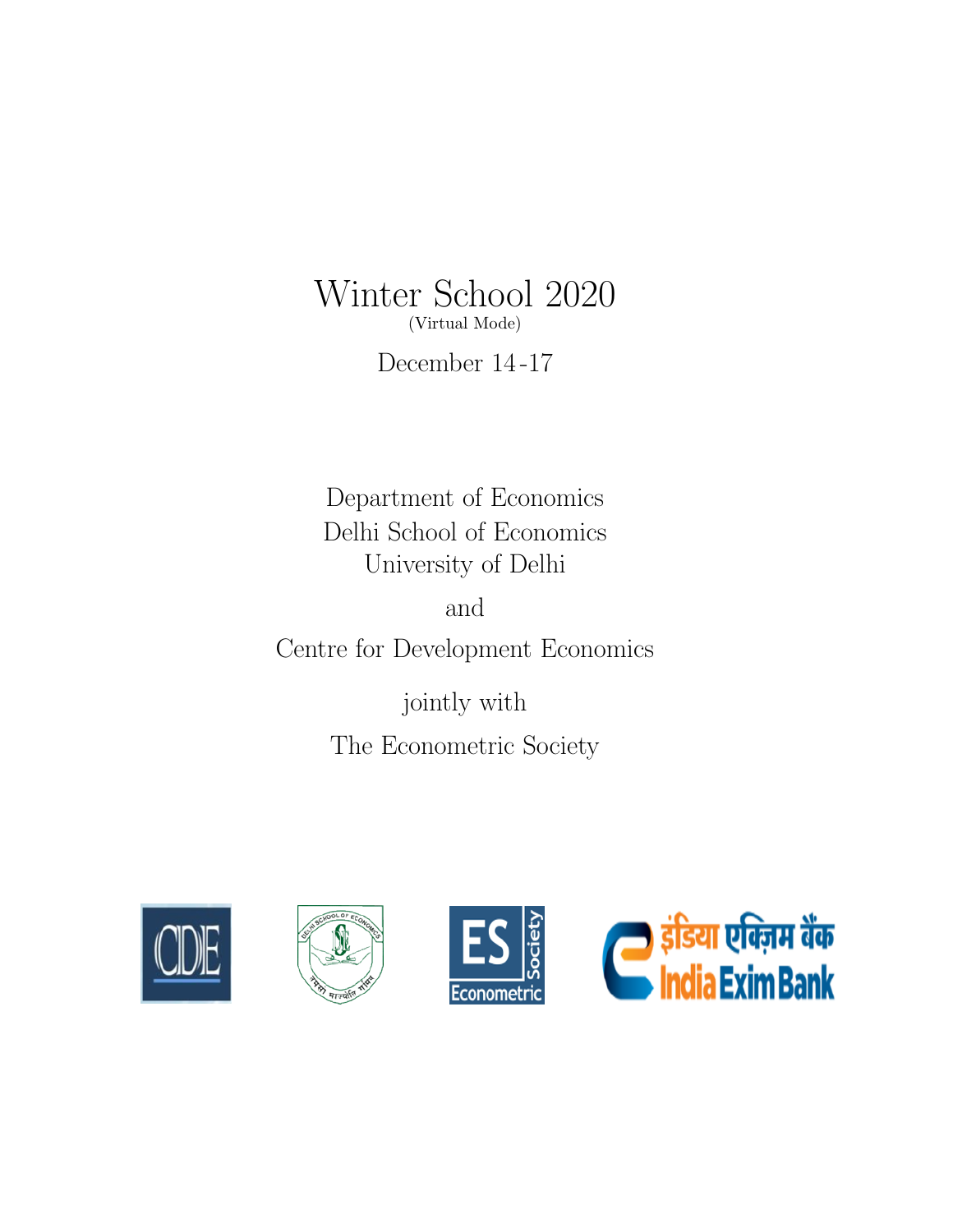## Acknowledgements

The annual Winter School is the flagship event of the Centre for Development Economics and the Department of Economics of the Delhi School of Economics. Winter School 2020, in collaboration with the Econometric Society, is being organised entirely in virtual mode due to the current pandemic situation and mobility restrictions. Four eminent speakers had kindly agreed to visit our institute and deliver lectures on face-to-face mode before the pandemic. We are very grateful that they agreed to do the same in virtual mode under the current circumstances. So, we heartily thank all the invited speakers for sacrificing their valuable time to deliver the lectures at the School. We are also grateful to the Econometric Society, in particular Dilip Mookherjee and Lyn Hogan, for their help at key stages in the preparation for the School. We also thank the Society for sponsoring the four best paper awards in the areas of microeconomics, macroeconomics, development and applied economics.

More than 250 high quality papers were received, but we could accommodate only 168 of them. We thank all the scholars who showed the enthusiasm for presenting their work in this School. We are thankful to our faculty and invited guests for spending their precious time to review the papers for the presentation and awards. We gratefully acknowledge the generous financial support received from EXIM Bank and another institution (which has requested anonymity). Our colleagues at the Delhi School, the office-bearers of the Centre for Development Economics (CDE), a number of current and former students and participants from the Delhi School, the staff of the CDE, and several others from the University have pitched in with hard work, and a variety of help and support. We also thank our ex-colleagues (in particular Pulin Nayak, B L Pandit and Santosh Panda) and Dyotona Dasgupta (CDE-IEG Postdoc fellow) for spending their valuable time to help out the review process. Adarsh Upadhyay deserves due thanks for helping out the logistics of the event. We really value their contributions and are grateful to all for their relentless efforts.

> Anirban Kar, Dibyendu Maiti, Sugata Bag The Organising Committee Winter School 2020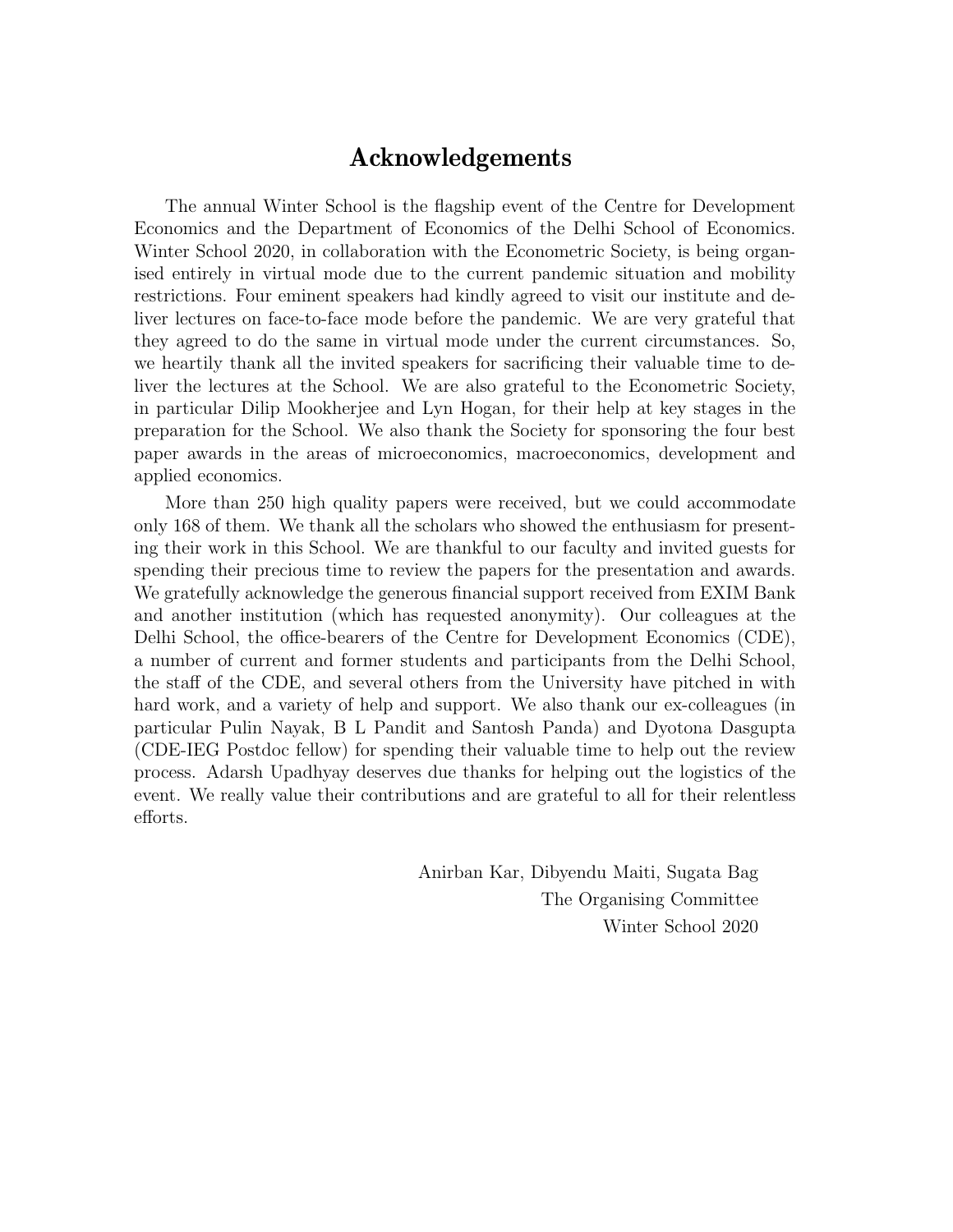## General Information

The School was planned to be held in the usual face-to-face mode with presence of all participants. But, the unusual circumstance under the COVID19 pandemic has forced us to conduct it in virtual mode. The organising committee has planned to share the links for attending sessions. All are requested to ensure secured networks and bandwidth for better streaming and interactions.

Altogether, there are twelve plenary lectures of one and half hours each and fortyeight parallel sessions. In each parallel session, the presenters will get maximum 20 minutes for presentation and 10 minutes discussion at the end. The presenter should not take more than 20 minutes for presenting papers so that an effective discussion can take place after the presentation. All presenters and registered participants are requested to attend the plenary and parallel sessions as much as possible and to participate in effective and productive discussion. Q&A and chat boxes can be used for the discussion as well.

| Time (IST)    | $EST(-10.5hr)$   | 14th December      | 15th December                         | 16th December   | 17th December      |
|---------------|------------------|--------------------|---------------------------------------|-----------------|--------------------|
| $7.45 - 8.00$ | $21:15-21:30$    | Inaugural          |                                       |                 |                    |
|               | (Previous night) | Session            |                                       |                 |                    |
| $08:00-09:30$ | $21:30-23:00$    | Pascaline Dupas    | Pascaline Dupas                       | Pascaline Dupas | Vijay Krishna      |
|               | (Previous night) |                    |                                       |                 |                    |
| $09:45-11:15$ | $23:15-00:45$    | Parallel Session 1 | Parallel Session 3 Parallel Session 5 |                 | Parallel Session 7 |
|               | $(Mid-Night)$    |                    |                                       |                 |                    |
| $11:30-13:30$ | $01:00-03:00$    | Parallel Session 2 | Parallel Session 4 Parallel Session 6 |                 | Parallel Session 8 |
|               | (Same Day)       |                    |                                       |                 |                    |
| 18:30-20:00   | $08:00 - 09:30$  | Pol Antras         | Pol Antras                            | Martin Uribe    | Martin Uribe       |
|               | (Same Day)       |                    |                                       |                 |                    |
| $20:30-22:00$ | $10:00-11:30$    | Pol Antras         | Vijay Krishna                         | Vijay Krishna   | Martin Uribe       |
|               | (Same Day)       |                    |                                       |                 |                    |
| 22.15-22.30   | $11:45-12:00$    |                    |                                       |                 | Valedictory<br>and |
|               | (Same Day)       |                    |                                       |                 | Award              |

## <span id="page-2-0"></span>Bird's eye view of the Programme

#### Contact us:

Phone no.: +91 851 098 3318 (available on Whats App as well) Email address: ws2020@econdse.org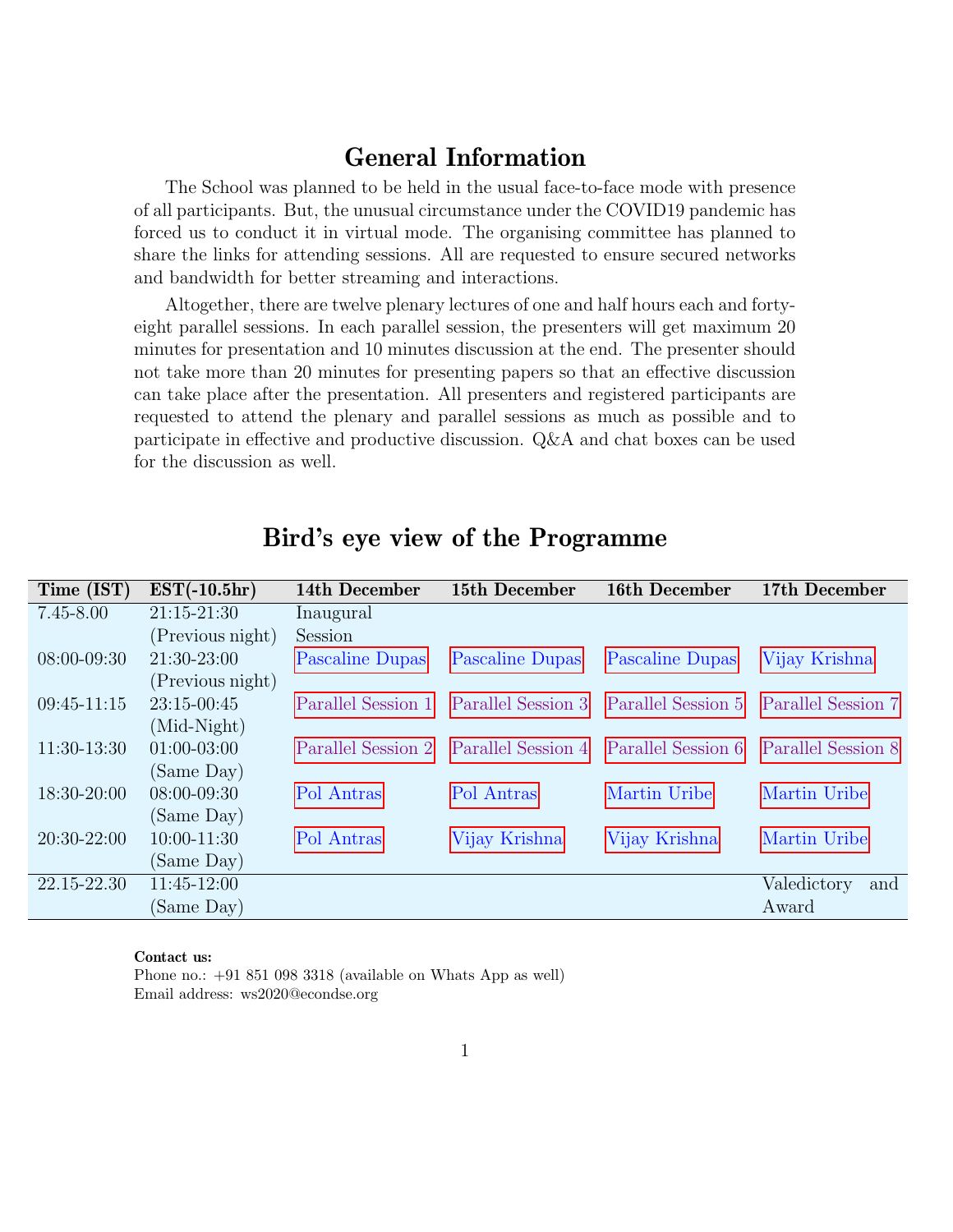# 14th December (Day One)

## Introductory Remarks

07:45-08:00, December 14 • Session link/room

<span id="page-3-0"></span>Chair: Aditya Bhattacharjea, Delhi School of Economics

# Invited talks

08:00-09:30, December 14 • Session Link/room

• Health and Development Pascaline Dupas , Stanford University Chair: J.V.Meenakshi, Delhi School of Economics

#### 18:30-20:00, December 14 • Session Link/room

• Global Value Chains: The Economics of Spiders and Snakes - I Pol Antras , Harvard University

Chair: Uday Bhanu Sinha, Delhi School of Economics

20:30-22:00, December 14 • Session link/room

• Global Value Chains: The Economics of Spiders and Snakes - II Pol Antras , Harvard University

Chair: Vanlalruata Fanai (EXIM Bank)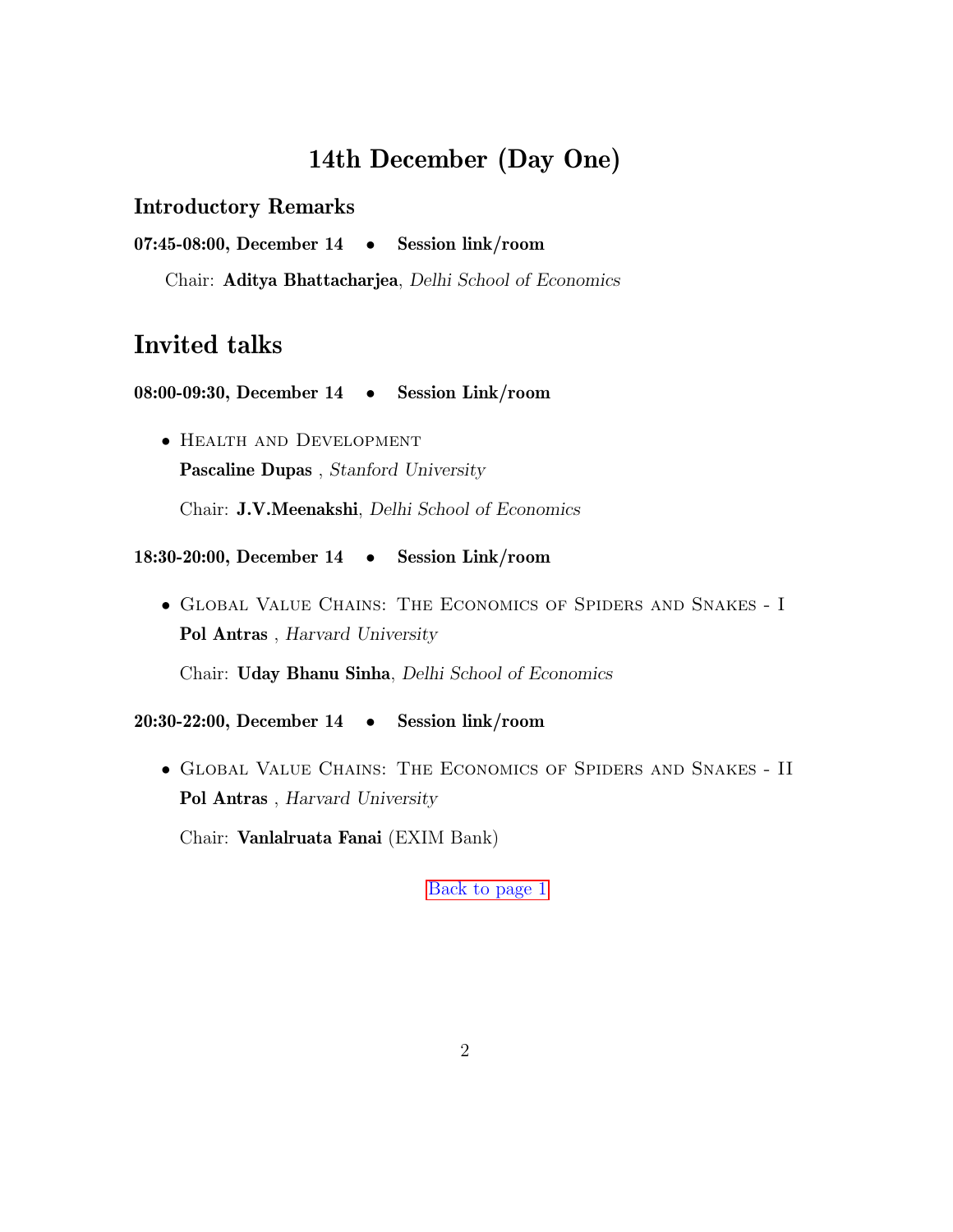## Contributed talks

<span id="page-4-0"></span>

| <b>Parallel Session 1</b><br>09:45-11:15, December 14 |  |
|-------------------------------------------------------|--|
|-------------------------------------------------------|--|

Session 1(Room 1) • Topic- Choice: Theory

09:45-11:15, December 14 • Room/link

- Independence and Lexicographic Expected Utility Siddharth Chatterjee (Indian Statistical Institute)
- CHOICE BY REJECTION Bhavook Bhardwaj, Kriti Manocha (Indian Statistical Institute)
- ANTICIPATION AND TEMPTATION Neil Thakral, Linh T. To (Brown University)

Chair: Neil Thakral (Brown University)

## Session 1(Room 2) • Topic- Industrial Organization

#### 09:45-11:15, December 14 • Room/link

• What Drives Efficiency in RideSharing Markets? Evidence from Austin, Texas

Vinayak Iyer, Motaz Al-Chanati (Columbia University)

- Production Networks and Learning-by-Networking Nuriye Melisa Bilgin (Koc University)
- Building up Trust in a Dynamic Game: A study on Collusive PRICE-FIXING IN THE CHILEAN PHARMACEUTICAL RETAIL INDUSTRY

Jasmine Hao (University of British Columbia)

Chair: Jasmine Hao (University of British Columbia)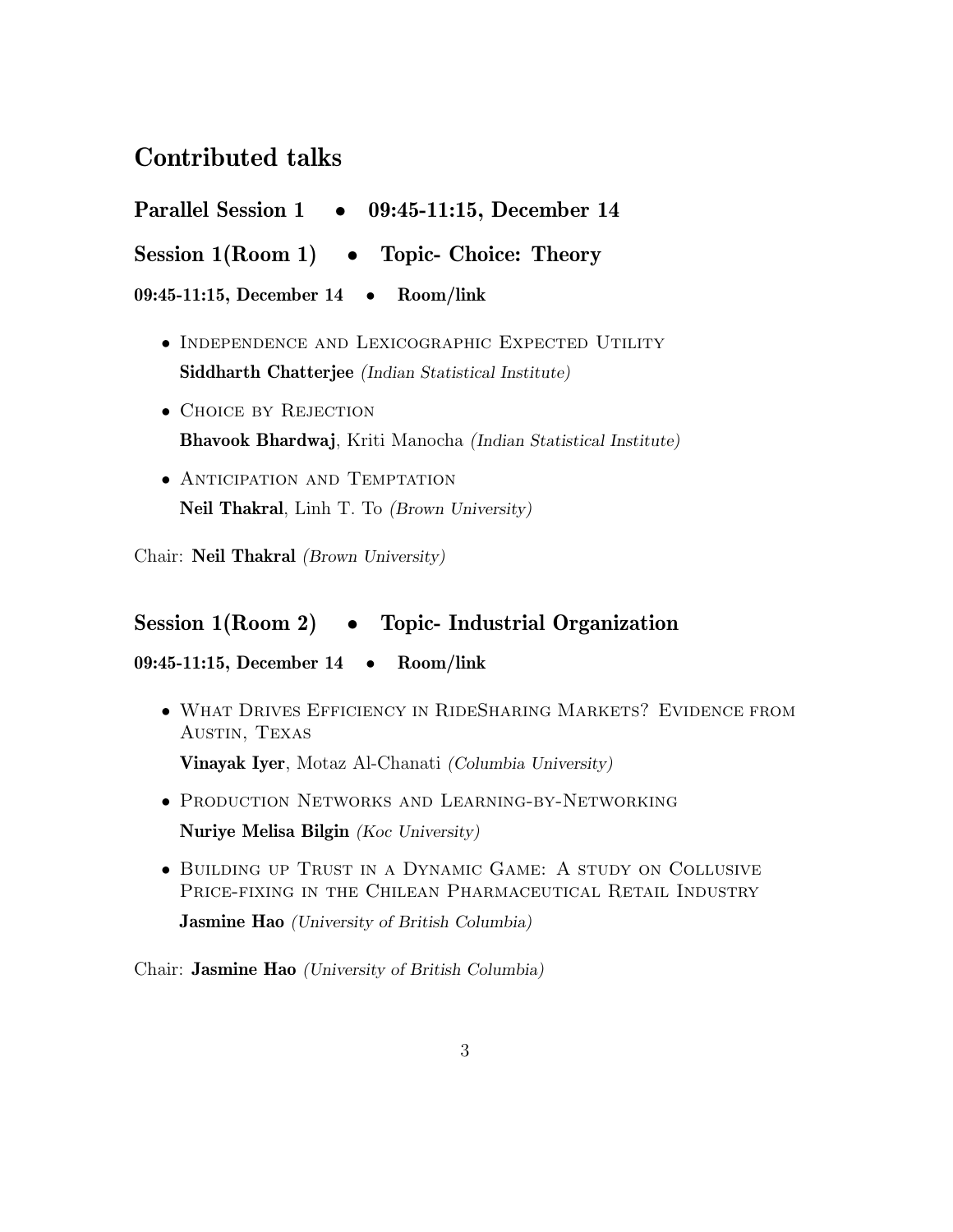# Session 1(Room 3) • Topic- Global Outsourcing 09:45-11:15, December 14 • Room/link

- The Dynamics of Global Sourcing Trang Hoang (Vanderbilt University)
- Informal Labour, Firm Boundaries and Global Sourcing Renu Bansal, Dibyendu Maiti, (Delhi School of Economics)
- Investors' Climate Sentiment and Financial Markets Caterina Santi, (Cork University Business School)

Chair: Caterina Santi, (Cork University Business School)

## Session 1(Room 4) • Topic- Gender Based Violence

#### 09:45-11:15, December 14 • Room/link

- The Price of Silence: Marriage Transfers and Women's attitude toward intimate partner violence Suzanna Khalifa (Aix-Marseille School of Economics)
- DO DOMESTIC VIOLENCE LAWS PROTECT WOMEN FROM Domestic Violence? Evidence from Rwanda Deniz Sanin (Georgetown University)
- Tackling Sexual Harassment: Evidence from India Karmini Sharma (University of Warwick)

Chair: Karmini Sharma (University of Warwick)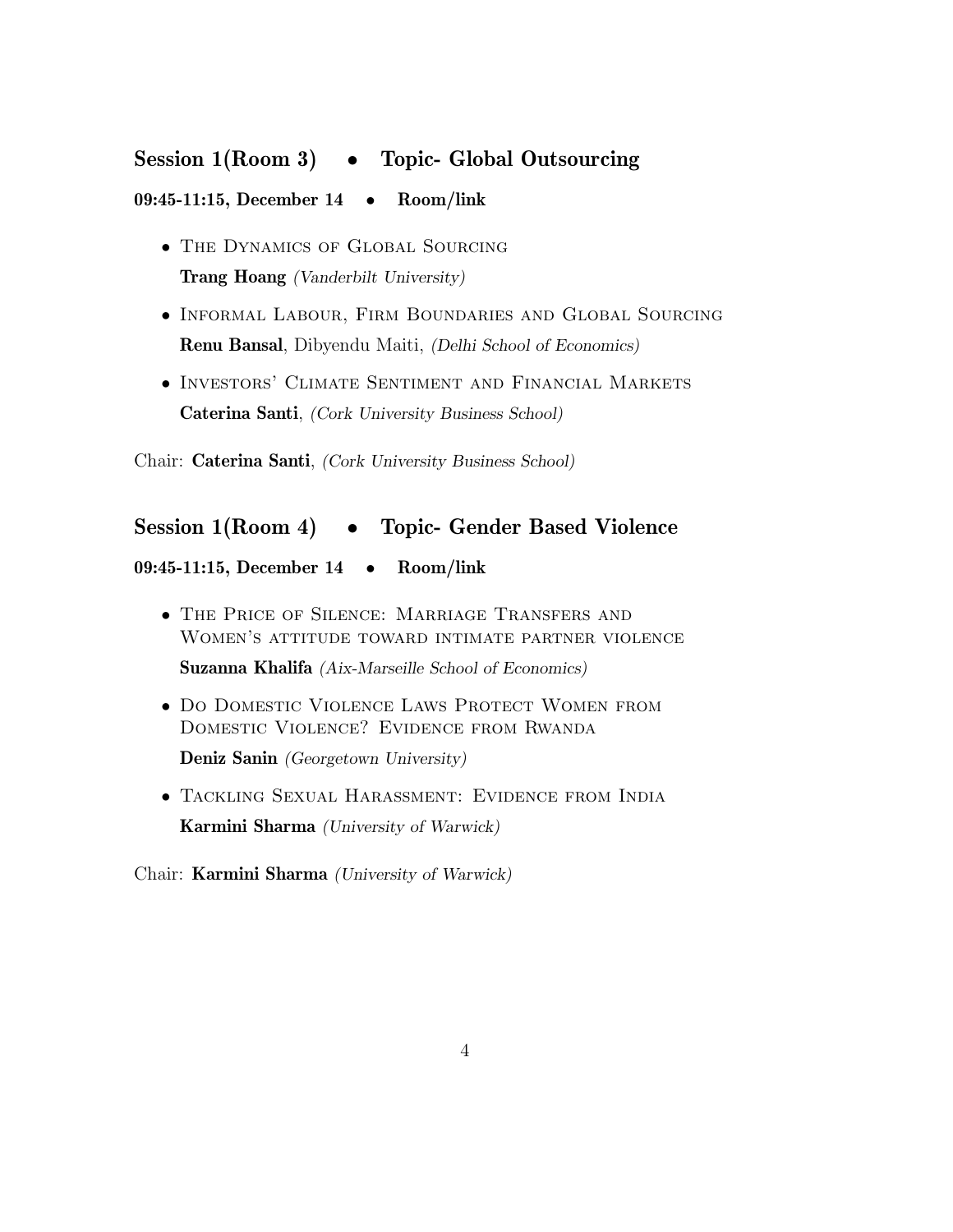# Session 1(Room 5) • Topic- Econometrics: Theory 1 09:45-11:15, December 14 • Room/link

- A simple way to assess inference methods Brunon Ferman (Sao Paulo School of Economics - FGV)
- Generalized, Partial and Canonical Correlation Coefficients Hrishikesh D. Vinod (Fordham University)
- Quantile regression with generated dependent variable and covariates Jayeeta Bhattacharya (University of Southampton)

Chair: Hrishikesh D. Vinod (Fordham University)

## Session 1(Room 6) • Topic- Business Cycle

09:45-11:15, December 14 • Room/link

- Bond Premium Cyclicality and Liquidity Traps Sanjay R. Singh, Nicolas Caramp, (University of California, Davis)
- Banks and European Business Cycles Yvan Becard (PUC-Rio), David Gauthier (Bank of England)
- INSURANCE CYCLICALITY Anand Chopra (University of British Columbia)

<span id="page-6-0"></span>Chair: Anand Chopra (University of British Columbia)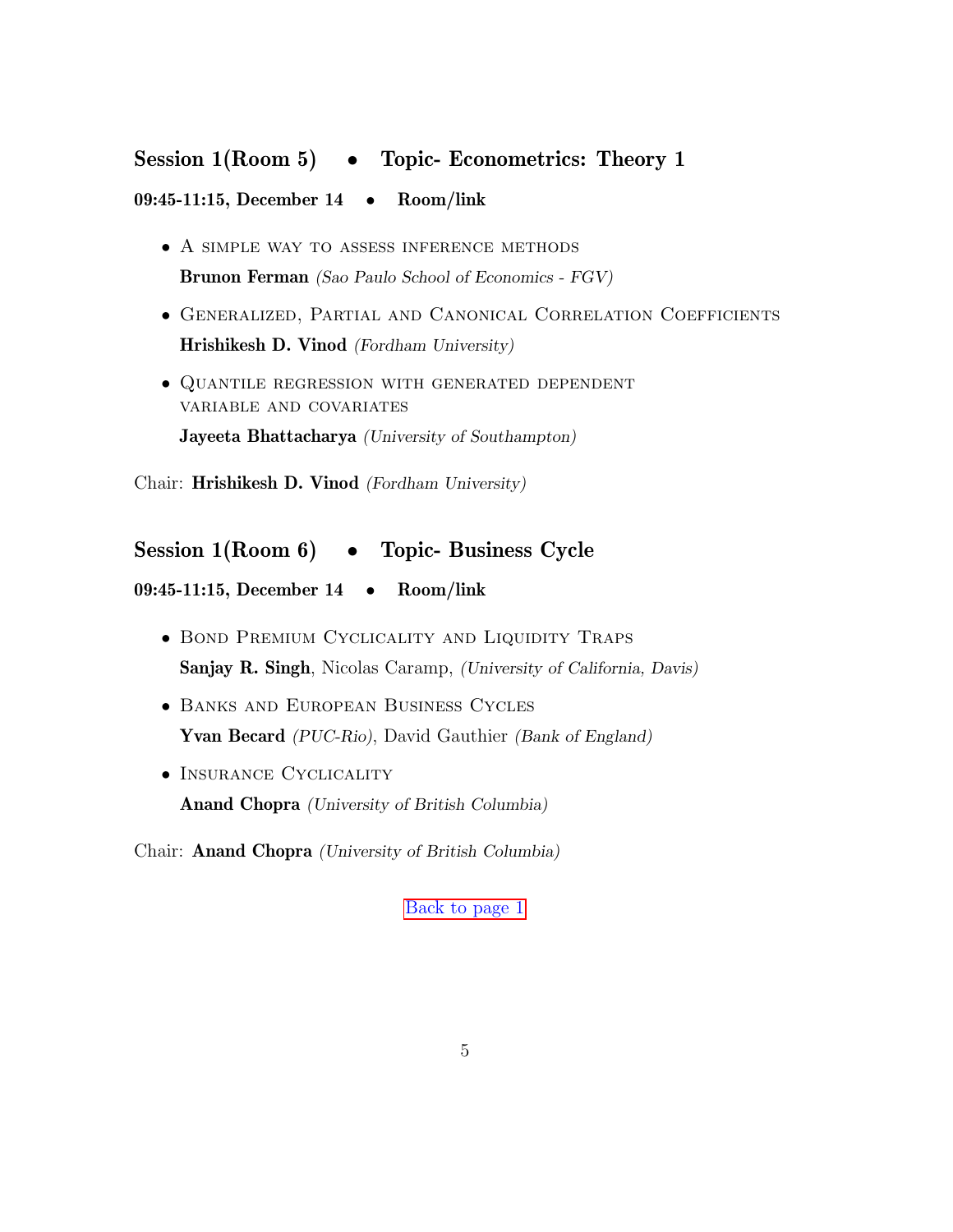## Parallel Session 2 • 11:30-13:30, December 14

## Session 2(Room 1) • Topic- Public Economics: Theory

#### 11:30-13:30, December 14 • Room/link

• College Education and Income Contingent Loans in Equilibrium: Theory and Quantitative Evaluation

Kazushige Matsuda (Hitotsubashi University), Karol Mazur, (University of Oxford)

• A common thread linking the design of guarantee and non-escalating payments of public annuities

Qilin Zhang, Sau-Him Paul LAU, (University of Hong Kong)

- Endogenous fertility and Social Security Masaya Yasuoka (Kwansei Gakuin University)
- Endogenous Fertility, Externality and Phase Out of Pension Amol (University of Minnesota)

Monisankar Bishnu, Harsh Kumar, Tridip Ray (ISI, Delhi)

Chair: Qilin Zhang, (University of Hong Kong)

## Session 2(Room 2) • Topic- Political Economy: Emprics 1

### 11:30-13:30, December 14 • Room/link

• Elections, Accidental Deaths and Insurgency: RECIPE FOR INDIA'S CONFLICT MINERALS

Arkadev Ghosh (University of British Columbia, Canada)

• Does Congressional Polarization Decline as Election APPROACHES: EVIDENCE FROM TWITTER DATA IN USA

Shilpi Mukherjee (Clemson University)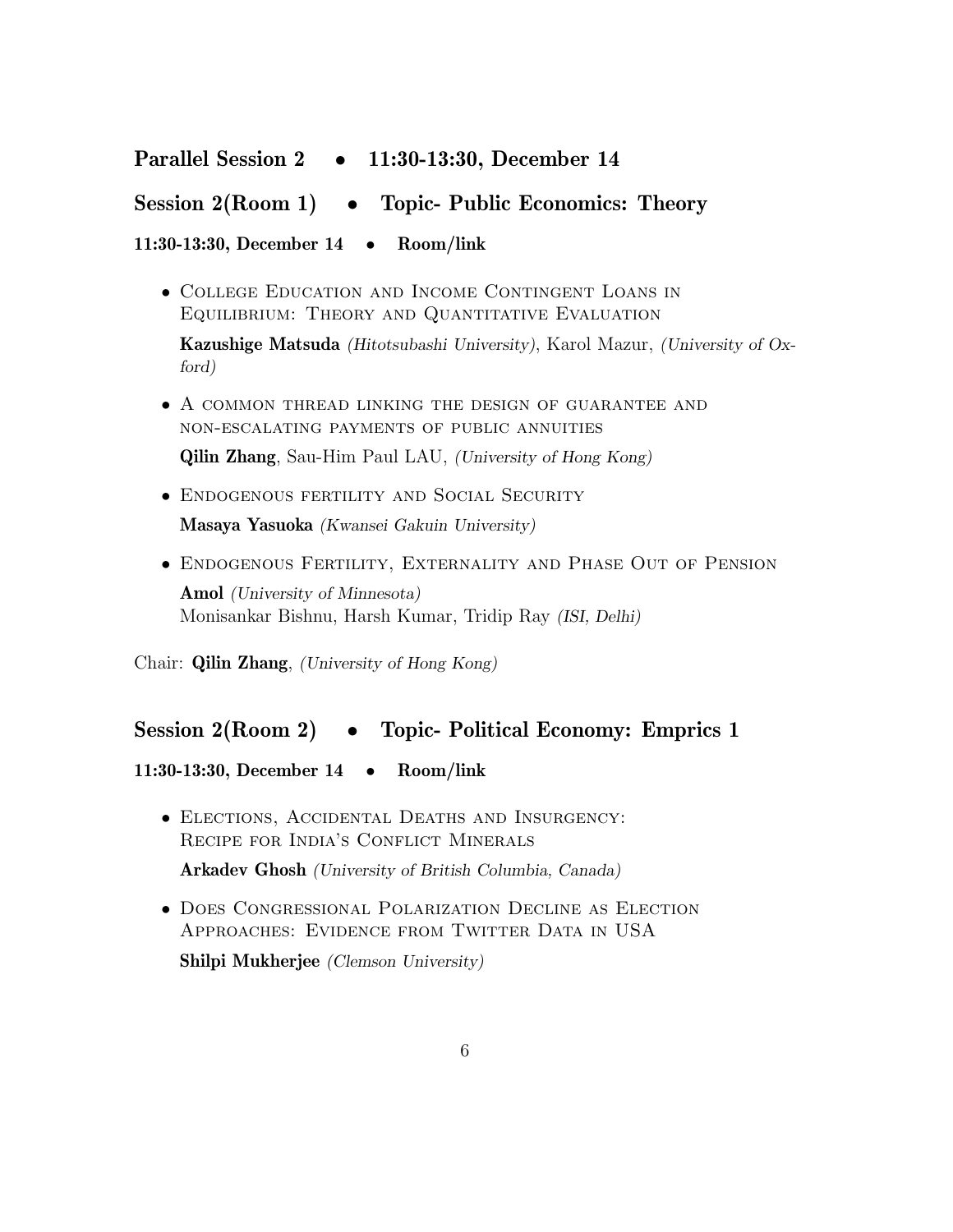• The Political Economy of Inequality, Mobility and Redistribution

Ignacio P. Campomanes (ICS-University of Navarra)

• Synchronized Elections, Voter Behavior and Governance Outcomes: Evidence from India

Apurav Yash Bhatiya (University of Warwick), Vimal Balasubramaniam Queen (Queen Mary University of London), Sabyasachi Das (Ashoka University)

Chair: Apurav Yash Bhatiya (University of Warwick)

#### Session 2(Room 3) • Topic- Industrial Policy

#### 11:30-13:30, December 14 • Room/link

• Notching Really Matters: Effect of Third-party Audit on Tax Compliance of Firms.

Bhanu Gupta (Ashoka University), Keshav Choudhary (Indian Revenue Service)

• Trade Shocks and the Role of Stakeholder Preference in Corporate Social Responsibility

**Shantanu Banerjee**, AurElie Slechten,  $(Lancaster University)$ Swarnodeep Homroy (Rijksuniversiteit Groningen)

• Measuring marginal abatement costs in the Indian thermal power sector: A by-production approach

Resham Nagpal, Sushama Murty, (Jawaharlal Nehru University)

Chair: Shantanu Banerjee (Lancaster University)

#### Session 2(Room 4) • Topic- Impact evaluation and Gender

11:30-13:30, December 14 • Room/link

• FROM SAFE MOTHERHOOD TO COGNITIVE ABILITY: Exploring Intra-Household and Inter-Generational Spillovers Prashant Poddar, Somdeep Chatterjee (IIM, Lucknow)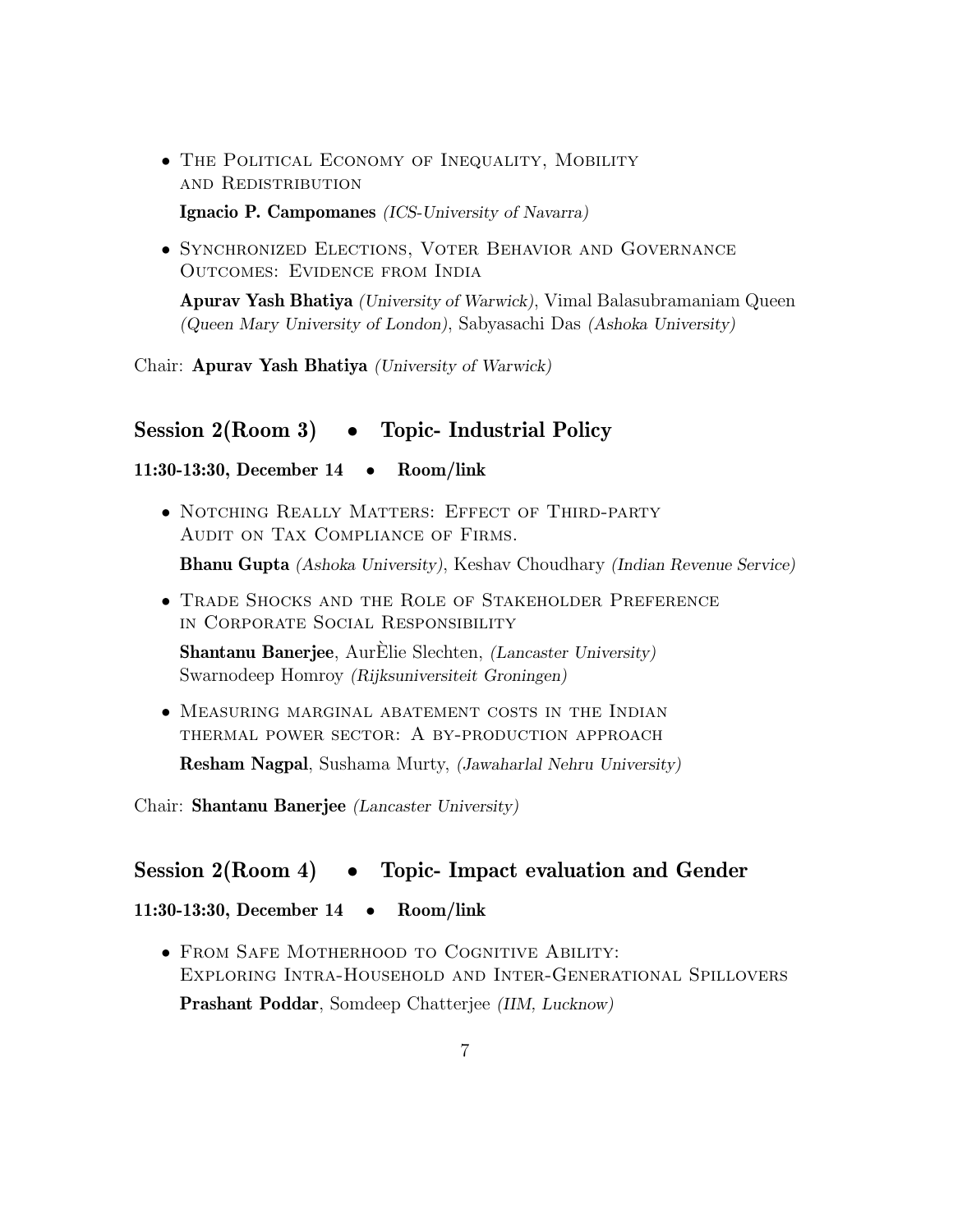- Can Cash Transfer Defer Child Marriage? Impact of Kanyashree Prakalpa in West Bengal, India Subhasish Dey, Tanisha Ghosal, (University of Warwick)
- Impact of Financial Access on Gender Gap in Entrepreneurship and Financial Inclusion: Evidence from India Samarth Gupta NCAER, Sandhya Garg (Institute of Economic Growth)
- Female Entrepreneurship and Financial Frictions Andrea Sy, Marta Morazzoni (Pompeu Fabra University)

Chair: Andrea Sy (Pompeu Fabra University)

## Session 2(Room 5) • Topic- Rural Land & Credit Market

#### 11:30-13:30, December 14 • Room/link

- Higher purchase: A field experiment in asset-based microfinance Simon Quinn, Muhammad Meki (University of Oxford) Faisal Bari, Kashif Malik (Lahore University of Management Sciences)
- Can Microcredit Program Crowd out Informal Financial Networks? Evidence from a Randomized Controlled Trial in China

Shu Cai (Jinan University)

• Agricultural input use and index insurance adoption: Concept and evidence

Gaurav Arora (Indraprastha Institute of Information Technology), Sandip Kumar Agarwal, (Indian Institute of Science, Education and Research)

• Land Market Frictions in Developing Countries: Evidence from Manufacturing Firms in India

Aradhya Sood (University of Toronto and FRB Boston)

Chair: Aradhya Sood (University of Toronto and FRB Boston)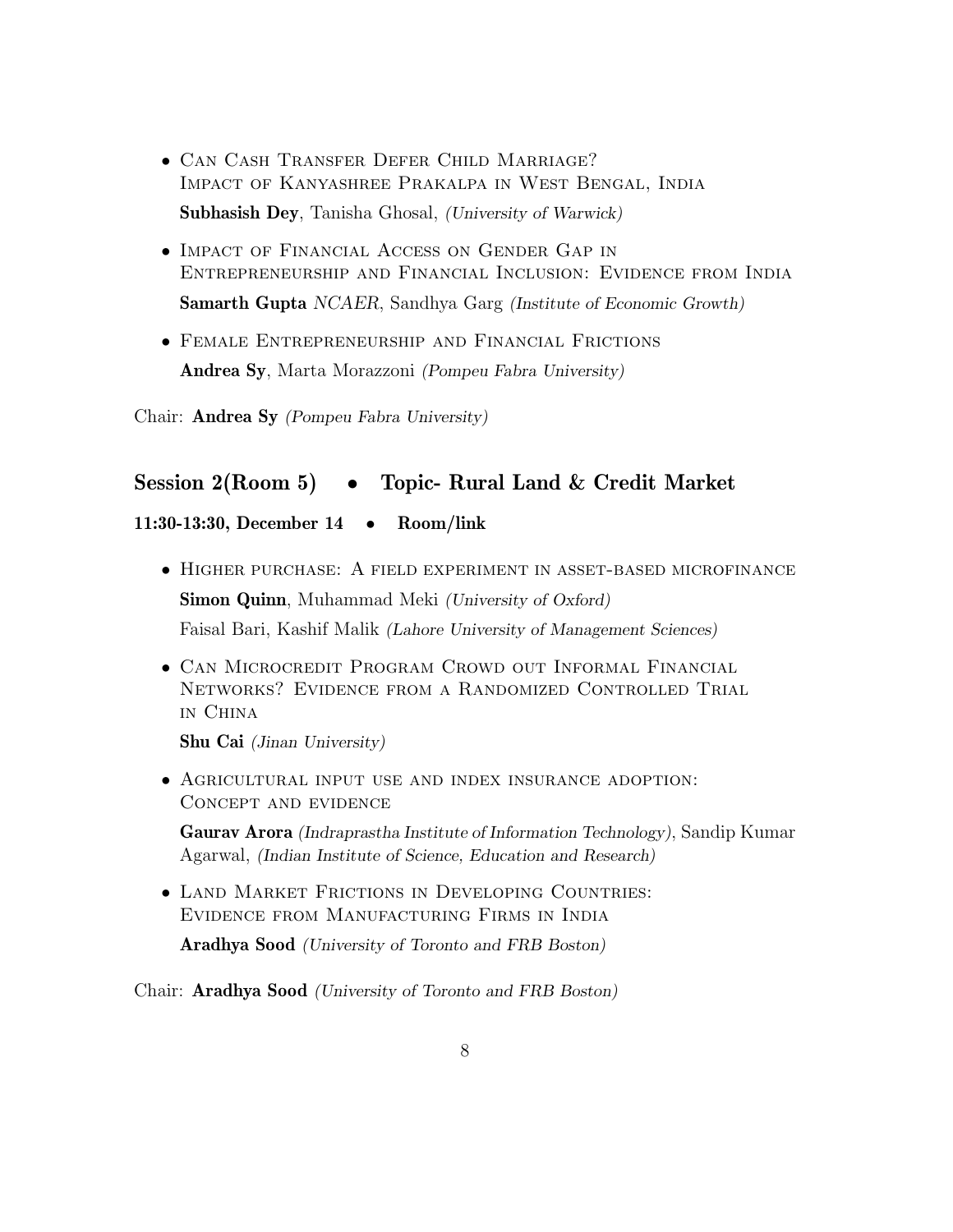## Session 2(Room 6) • Topic- Public Policy & Spatial Disparity

### 11:30-13:30, December 14 • Room/link

• Reallocation of Capital Across Space: The Case of Place Based Industrial Policy in India

Tristan Reed (World Bank)

• IMPROVING INFRASTRUCTURE IN DEVELOPING CITIES: Experimental Evidence from India

Antonella Bancalari (London School of Economics and Institute for Fiscal Studies) Alex Armand (Nova School of Business and Economics), Britta Augsburg (Institute for Fiscal Studies)

- The Employment Effect of Place-based Policies: Evidence from India Sutirtha Sinha Roy, Yui Li (The World Bank)
- Silk Roads to Riches: Persistence Along an Ancient Trade Network

Luke Chicoine (Bates College), Zofia Ahmad, (Bates College and IZA)

Chair: Luke Chicoine (Bates College)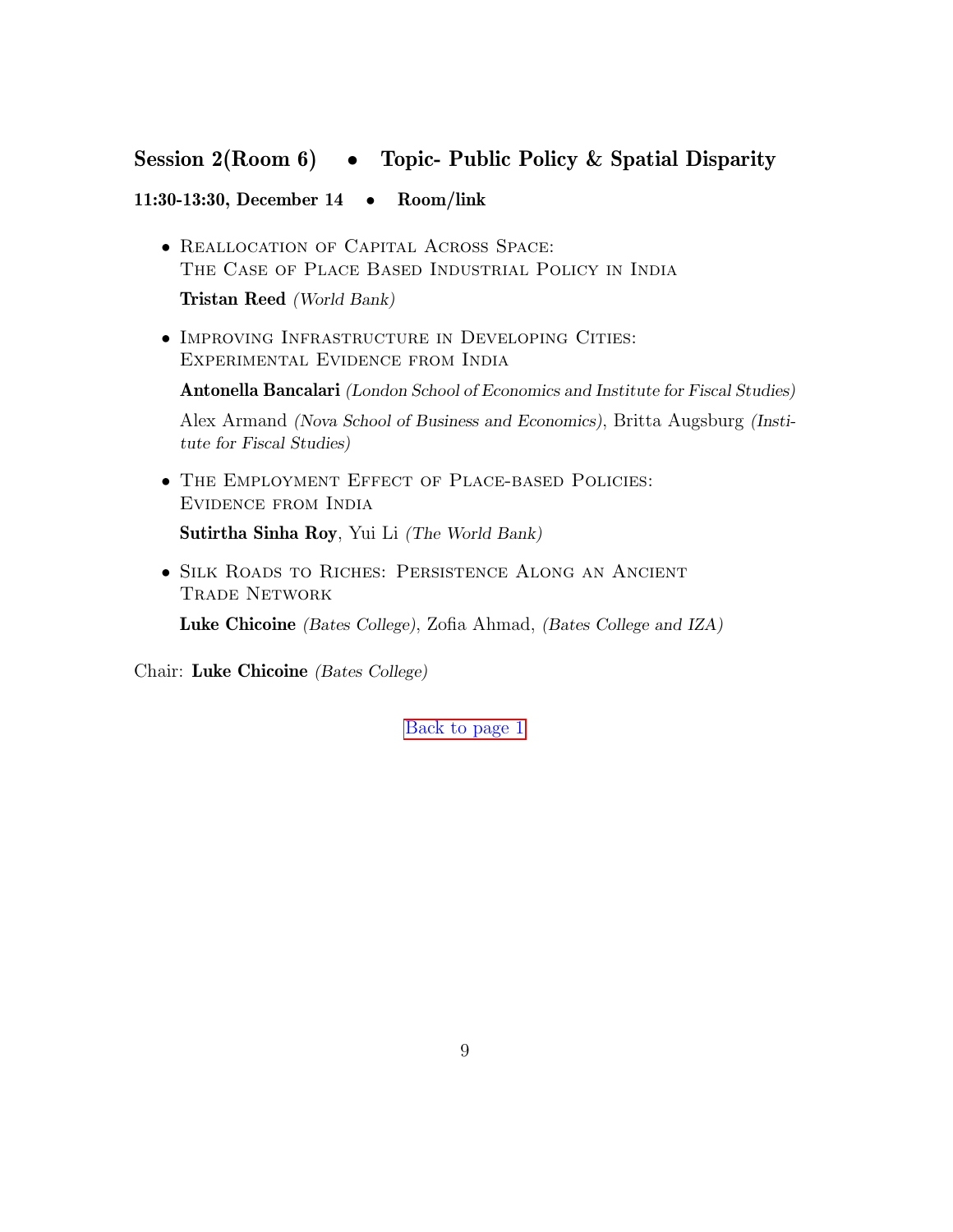# 15th December (Day Two)

## <span id="page-11-0"></span>Invited talks

#### 08:00-09:30, December 15 • Session link/room

• Households' investments in health in low and middle-income **COUNTRIES** 

Pascaline Dupas , Stanford University

Chair: Shreekant Gupta, Delhi School of Economics

#### 18:30-20:00, December 15 • Session Link/room

• Global Value Chains: The Economics of Spiders and Snakes - III Pol Antras , Harvard University

Chair: Param Jit, Delhi School of Economics

20:30-22:00, December 15 • Session link/room

• Communication Design Vijay Krishna , Penn State University

Chair: Abhijit Banerji, Delhi School of Economics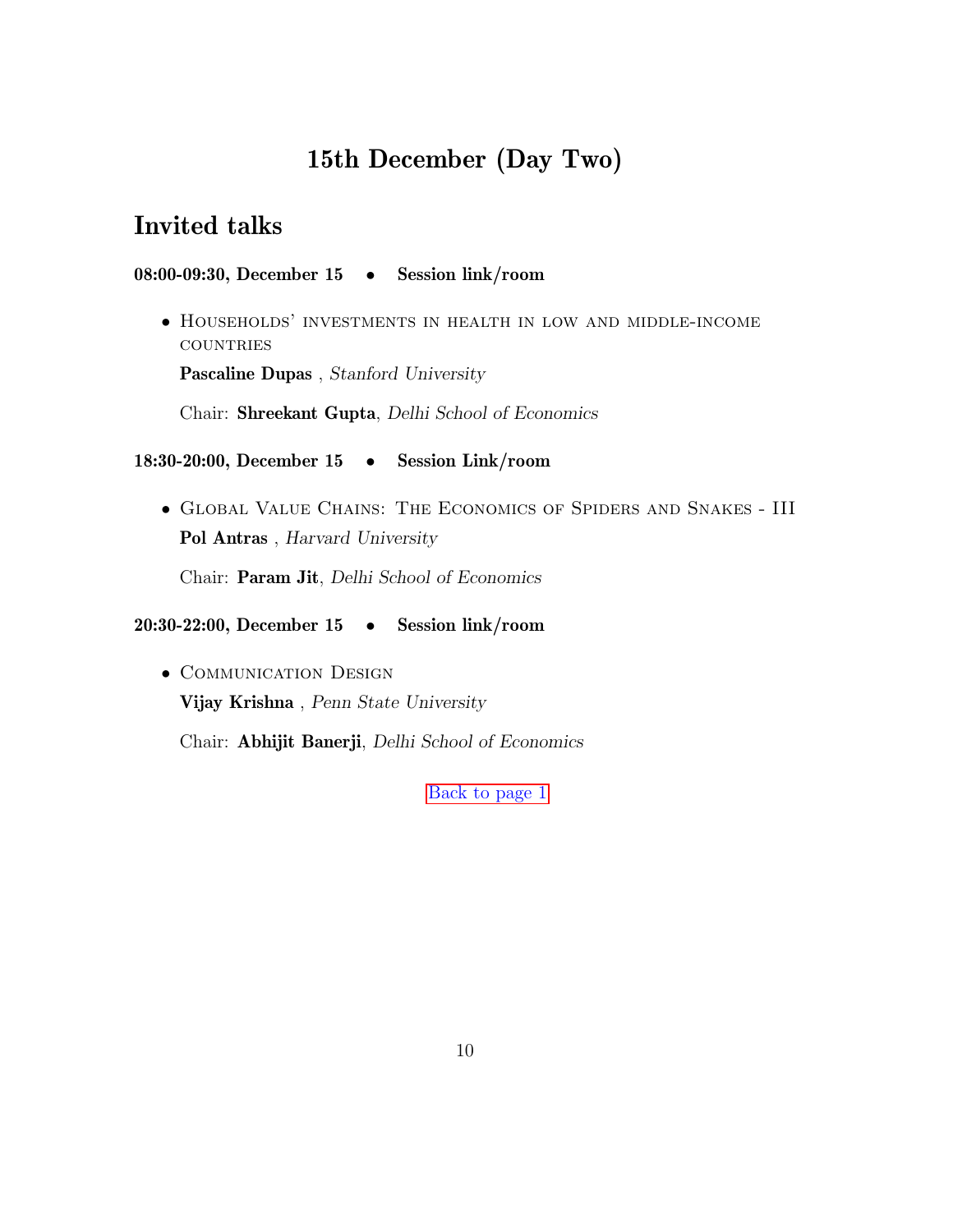## Contributed talks

<span id="page-12-0"></span>

| <b>Parallel Session 3</b><br>09:45-11:15, December 15 |  |
|-------------------------------------------------------|--|
|-------------------------------------------------------|--|

Session 3(Room 1) • Topic- Market Design 1

09:45-11:15, December 15 • Room/link

- STABILITY AND DOUBLE AUCTION DESIGN Aditya Vikram (Indian Statistical Institute)
- Robust mechanism in bilateral trading Komal Malik (Indian Statistical Institute)
- Selling Multiple Complements with Packaging Costs Simon Finster *(University of Oxford)*

Chair: Simon Finster (University of Oxford)

## Session 3(Room 2) • Topic- Choice Experiment

09:45-11:15, December 15 • Room/link

• Do financial incentives affect creativity? : An experimental **INVESTIGATION** 

Debapriya Saha, Sujoy Chakravarty, (JNU,Delhi), Varsha Singh (IIT, Delhi)

- Fairness is flexible: A study of competing focal points Priyanka Kothari, Prabal Roy Chowdhury (ISI), Subrato Banerjee (University of Melbourne)
- A MOBILE EXPERIMENT ON TREE CONSTRUCTION

Konard Grabiszewski (Mohammad bin Salman College), Alex R. Horenstein (University of Miami)

Chair: Konard Grabiszewski (Mohammad bin Salman College)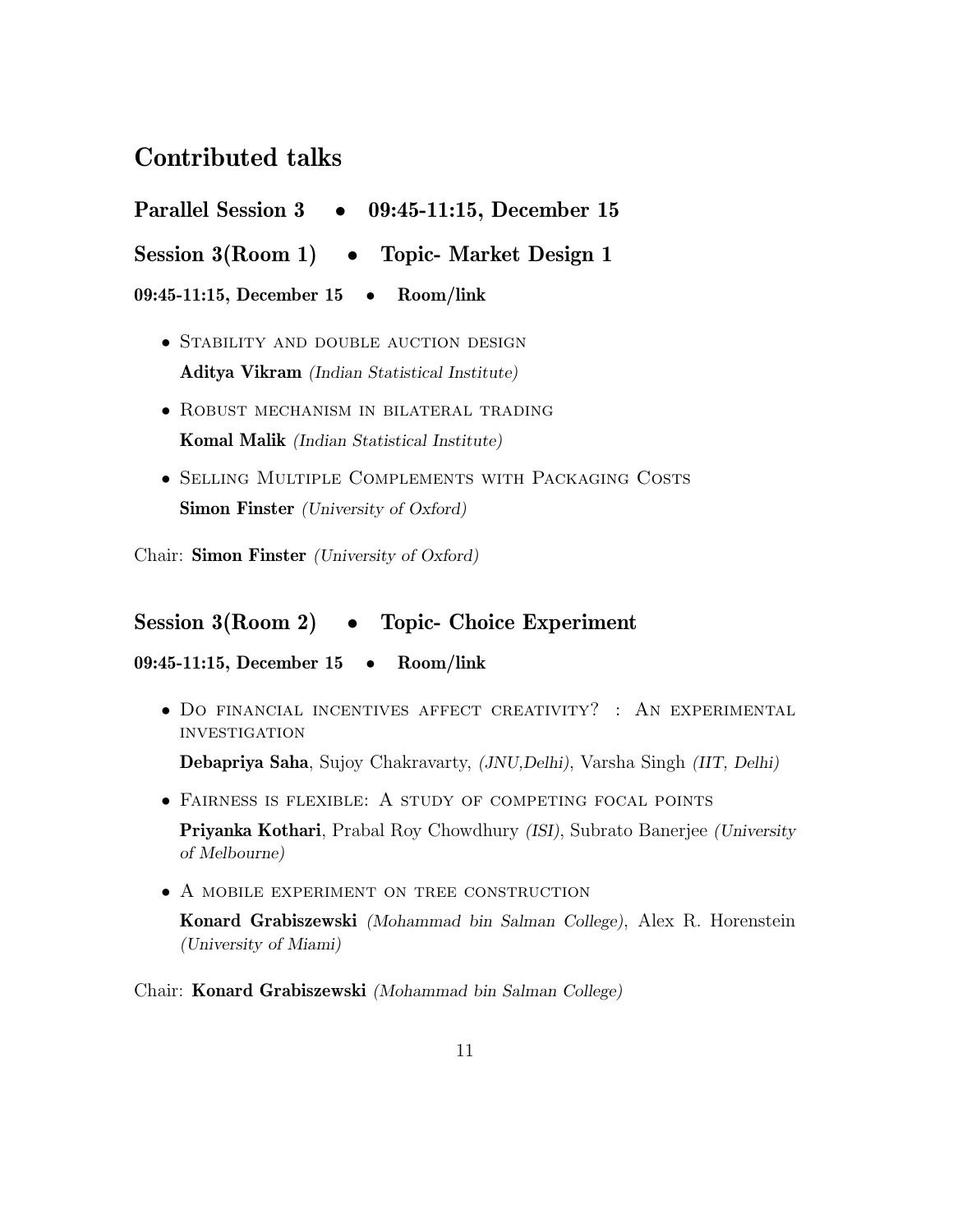## Session 3(Room 3) • Topic: Dynamic Agency

#### 09:45-11:15, December 15 • Room/link

- Managing reputation in a principal-agent problem Shahin Baghurov, Levent Kockesen (Koç University)
- Financing a Black Box: Dynamic Investment with Persistent Private Information Felix Zhiyu Feng (University of Washington)
- POLITICIZATION: A DYNAMIC THEORY Alvaro Delgado Vega (University Carlos III de Madrid)

Chair: Alvaro Delgado Vega (University Carlos III de Madrid)

## Session 3(Room 4) • Topic- Identity

09:45-11:15, December 15 • Room/link

- Identity, Leadership and Cooperation: An experimental analysis Moumita Roy, Daniel Houser (George Mason University)
- The Importance of Being Earnest: What explains the GENDER QUOTA EFFECT IN POLITICS?

Sugat Chaturvedi (Indian Statistical Institute),

Sabyasachi Das, Kanika Mahajan (Ashoka University)

• Cultural insiders and foreign aid: How the cultural background of World Bank project managers affects project **SUCCESS** 

Joe Mitchell-Nelson (University of Oregon)

Chair: Joe Mitchell-Nelson (University of Oregon)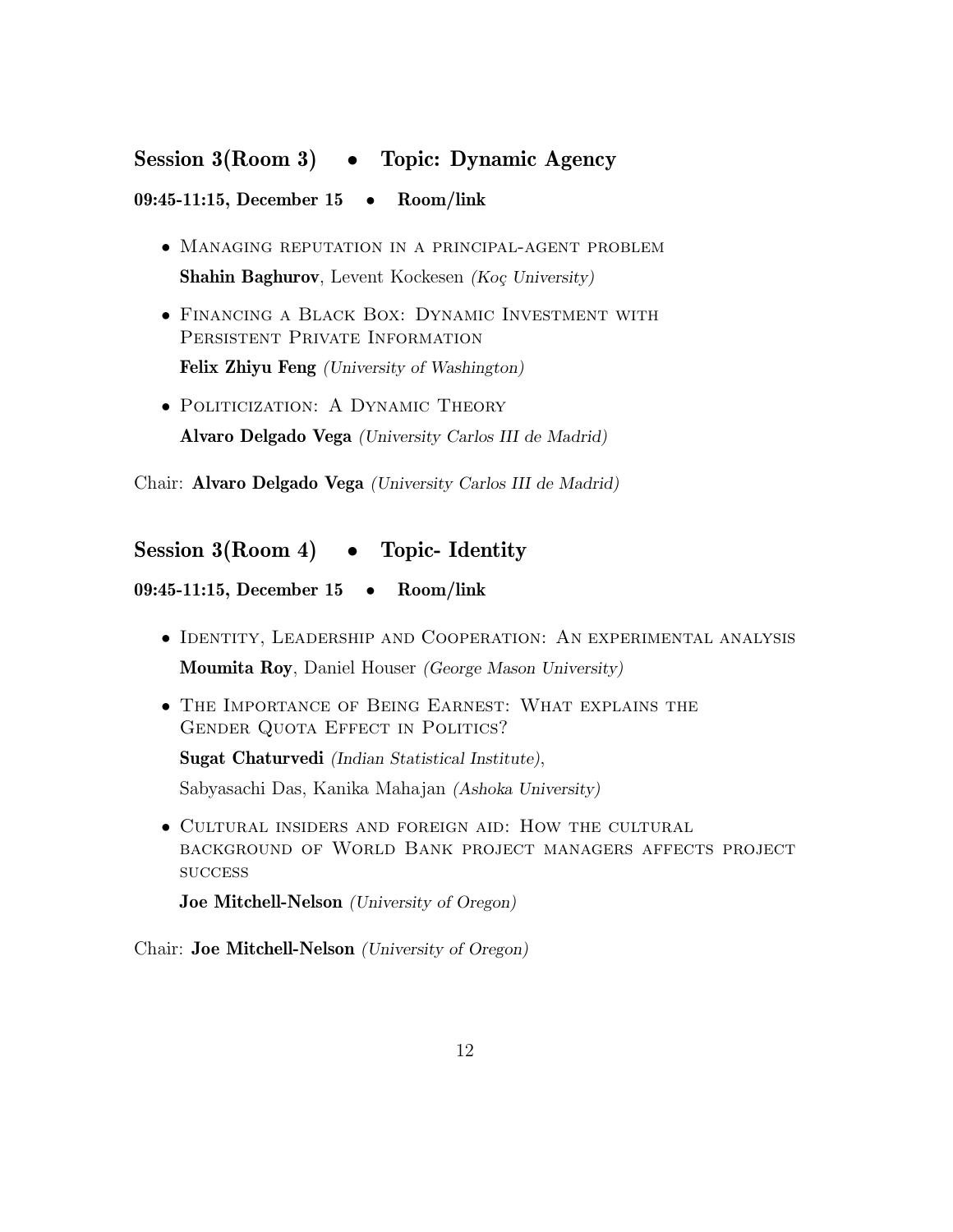## Session 3(Room5) • Topic-Time Series Econometric Application

### 09:45-11:15, December 15 • Room/link

• Stock Return, Growth and Inflation in India: Analysis of Stochastic Seasonality, Impulse Response and Multivariate GARCH

Panchanan Das (University of Calcutta)

• Aggregate and Sectoral Productivity Growth in the Indian Economy: Analysis and Determinants

Niti Khandelwal Garg, Pami Dua (Delhi School of Economics)

• Jointly Estimating Risk Aversion and Intertemporal Elasticity of Substitution for EZ Preferences Using Micro-data

Shilpi S. Kumar (University of Notre Dame)

Chair: Shilpi S. Kumar (University of Notre Dame)

## Session 3(Room 6) • Topic- Macroeconomics and Labour

09:45-11:15, December 15 • Room/link

- Severance Savings Accounts and life-cycle savings Rafael Azevedo, Marcelo R. Santos (Insper)
- Macroeconomic Sentiments and Job Search Behavior of Labor Market Participants

Anushka Mitra (The University of Texas at Austin)

Chair: Anushka Mitra (The University of Texas at Austin)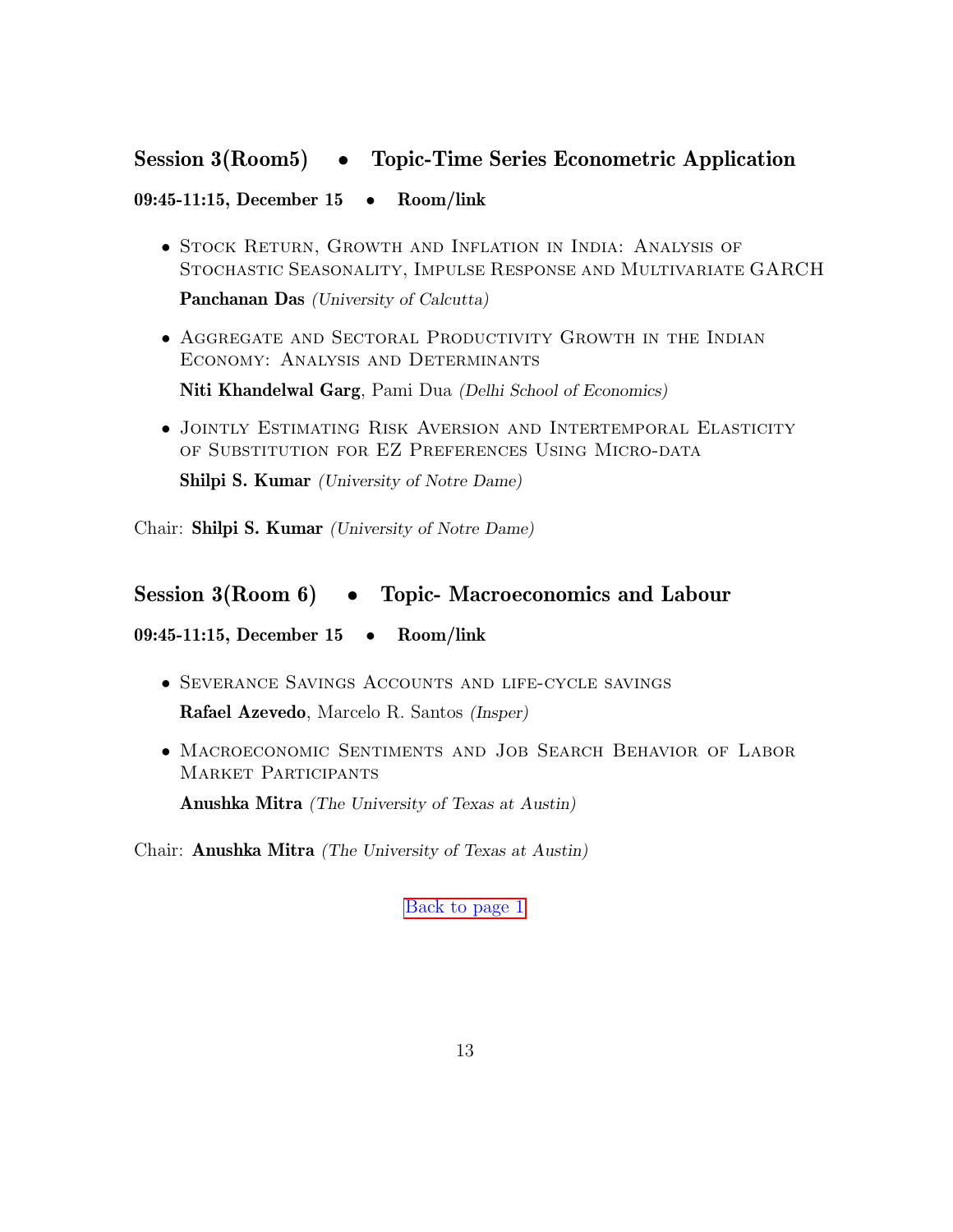# <span id="page-15-0"></span>Parallel Session 4 • 11:30-13:30, December 15 Session  $4(Room 1) \rightarrow Topic-$  Auction & Bargaining 11:30-13:30, December 15 • Room/link

- Auctions with Resale and Risk Aversion Sanyyam Khurana (Delhi School of Economics)
- Ambiguity and the Declining Price Anomaly: Theory and Evidence Daniel Bougt (Uppsala University), Heng Liu (University of Michigan) Gagan Ghosh (California State University Fullerton)
- The Role of Discounting in Bargaining with One-Sided Offers Francesc Dilme (Institute for Microeconomics, Germany)
- The Robust Predictions in Coasian Bargaining Heng Liu (University of Michigan)

Chair: Heng Liu (University of Michigan)

## Session 4(Room 2) • Topic- Political Economy: Emprics 2

11:30-13:30, December 15 • Room/link

• ALL THAT IS LEFT TO SAY: WHY ARE CEOS SPEAKING on Social Issues?

Swarnodeep Homroy (Rijksuniversiteit Groningen)

• Judicial Independence and Development: Evidence from Pak-**ISTAN** 

Sultan Mehmood (Aix Marseille School of Economcis, New Economic Schoo)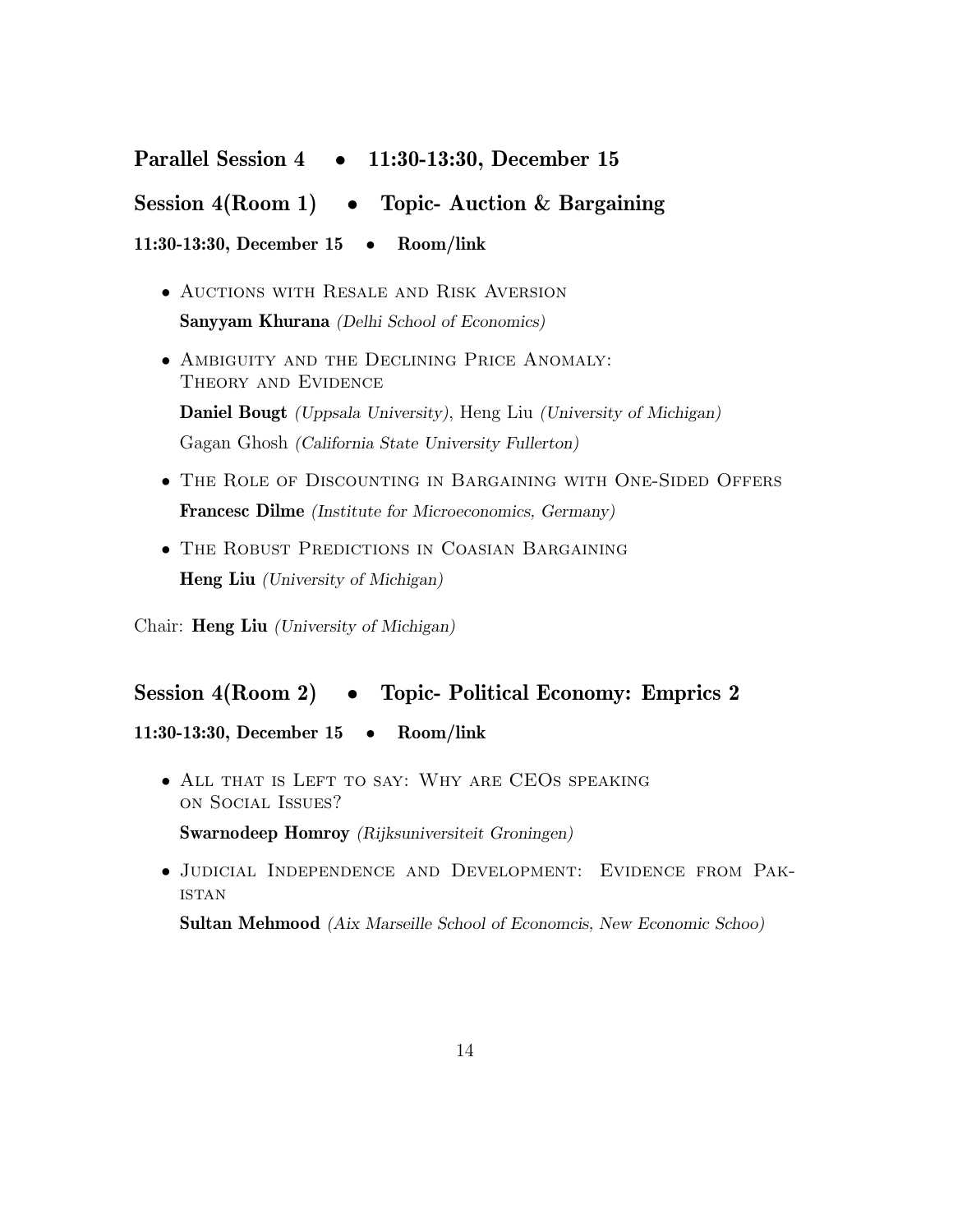• Indian judges show no gender or religious in-group bias

Aditi Bhowmick (Cornell University), Elliott Ash, Christoph Goessmann (ETH) Zurich), Tanaya Devi (Harvard University), Sam Asher (John Hopkins), Daniel Chen (Toulouse School of Economics, IAST) Paul Novosad (Dartmouth College), Bilal Siddiqi (World Bank)

• US Federal Subsidies and Firms Lobbying Expenditures Rodrigo Londono van Rutten, Alexandre Girard (UCLouvain Saint Louis Bruxelles), Jean-Yves Gnabo, (University of Namur)

Chair: Rodrigo Londono van Rutten (UCLouvain Saint Louis Bruxelles)

## Session 4(Room 3) • Topic- Discrimination

11:30-13:30, December 15 • Room/link

- Discriminating Behavior: Evidence from teachers' grading bias Luiz Felipe Fontes, Bruno Ferman (Sao Paulo School of Economics-FGV)
- Persistence of discrimination: Theory and Evidence Nishtha Sharma (University of California Irvine)
- DOES IDENTITY AFFECT LABOR SUPPLY? Suanna Oh (Paris School of Economics)
- Have Early Career Racial Gaps Changed Across Two Cohorts of American Men?

Sai Luo (Shanghai University of Finance and Economics)

Chair: Sai Luo (Shanghai University of Finance and Economics)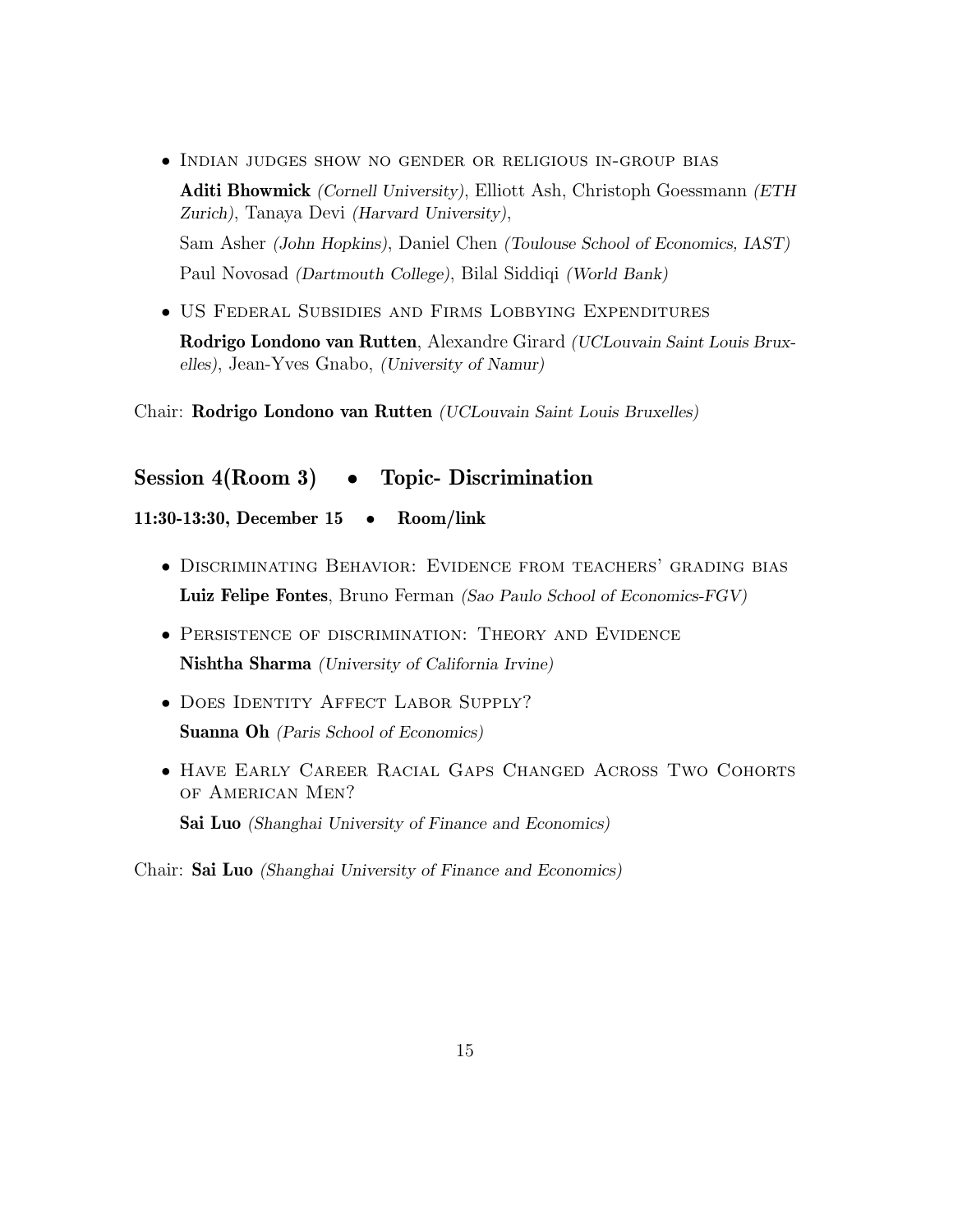## Session 4(Room 4) • Topic- Female Labour

#### 11:30-13:30, December 15 • Room/link

• Reinforcing Gender Norms or Easing Housework Burdens? The Role of Mothers-in-Law in Determining Women's Labor Force **PARTICIPATION** 

Divya Pandey (University of Virginia)

Madhulika Khanna (Georgetown University)

• Women's Labor Force Participation and Household Technology **ADOPTION** 

Tarun Jain (IIM, Ahmedabad), Gautam Bose, Sarah Walker (University of New South Wales)

• Employment Booms and Infant Health: Evidence from the Readymade garment sector in Bangladesh

Mahima Vashishth (University of California, Irvine)

Chair: Tarun Jain (IIM, Ahmedabad)

### Session 4(Room 5) • Topic- Econometric: Theory 2

#### 11:30-13:30, December 15 • Room/link

• Estimating the Variance of a Combined Forecast: Bootstrap-Based Approach

Ulrich Hounyo, Kajal Lahiri (University at Albany, SUNY)

• Modelling and measuring deaccessioning: A 2SLS-MIMIC and 2SLS-EMIMIC approach

Andrej Srakar, Miroslav Verbic (Institute for Economic Research, Ljubljana), Marilena Vecco (Burgundy School of Business-BFC)

• ROBUST CONDITIONAL KURTOSIS AND THE CROSS-SECTION of International Stock Returns

Ruifeng Liu, Alex Maynard, Ilias Tsiakas (University of Guelph)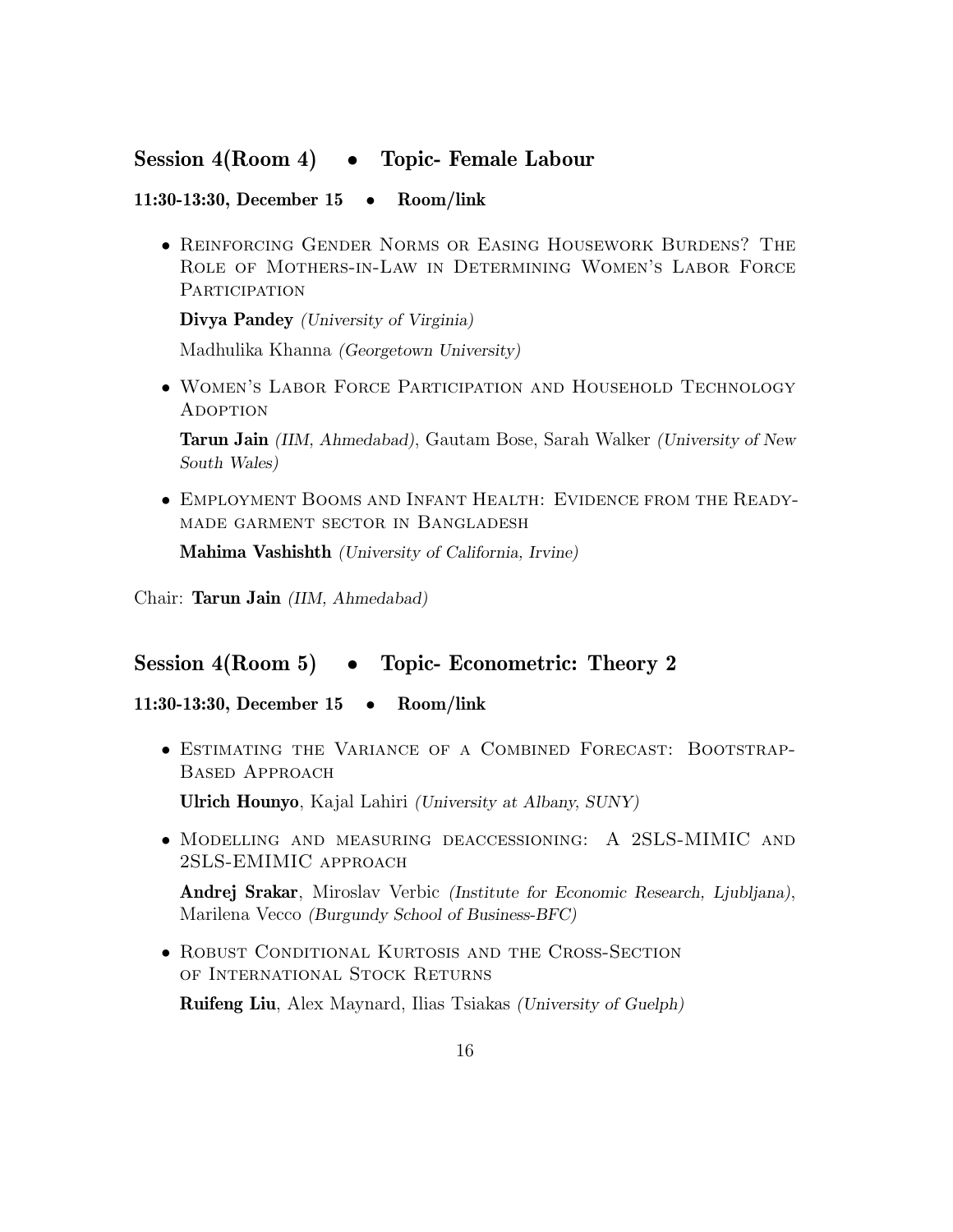• The Flexible Inverse Logit Model Julien Monardo (Telecom Paris, France)

Chair: Julien Monardo (Telecom Paris, France)

## Session 4(Room 6) • Topic- Labour Market

#### 11:30-13:30, December 15 • Room/link

- Structural Change, Skill Intensity, and Wage Patterns Investigating the Indian Labour Market Mrinalini Jha (Delhi School of Economics) Ashwini Deshpande (Ashoka University)
- Coping with the Consequences of Short-Term Illness Shocks: THE ROLE OF INTRA-HOUSEHOLD LABOR SUBSTITUTION Abhishek Dureja, Digvijay S. Negi (IGIDR, Mumbai)
- Labor Reforms in Rajasthan: A Boon or a Bane? Diti Goswami, Sourabh Paul (IIT, Delhi)
- The Impact of Labor Law Reforms in Frictional Labor Markets Gaurav Chiplunkar (University of Virginia), Ritam Chaurey (Johns Hopkins SAIS), Vidhya Soundararajan, (IIM, Bangalore)

Chair: Gaurav Chiplunkar (University of Virginia)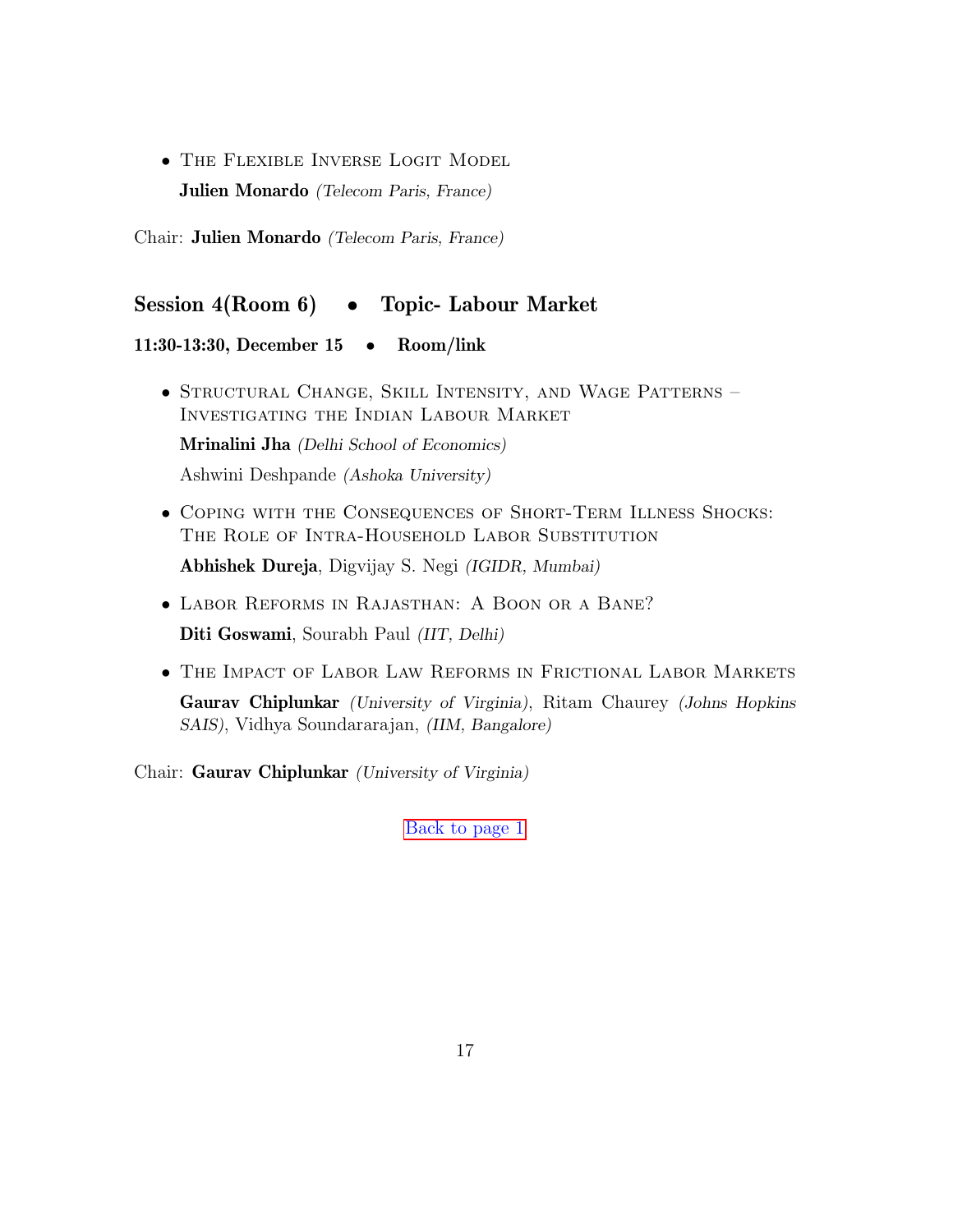# 16th December (Day Three)

## <span id="page-19-0"></span>Invited talks

#### 08:00-09:30, December 16 • Session Link/room

• Health Care Provision in Low and Middle-Income Countries Pascaline Dupas , Stanford University

Chair: Rohini Somanathan, Delhi School of Economics

18:30-20:00, December 16 • Session link/room

• Nominal Rigidity, Exchange Rates, and Unemployment Martin Uribe , Columbia University

Chair: Sudhir Shah, Delhi School of Economics

20:30-22:00, December 16 • Session link/room

• Communication and Cooperation Vijay Krishna , Penn State University Chair: Ram Singh, Delhi School of Economics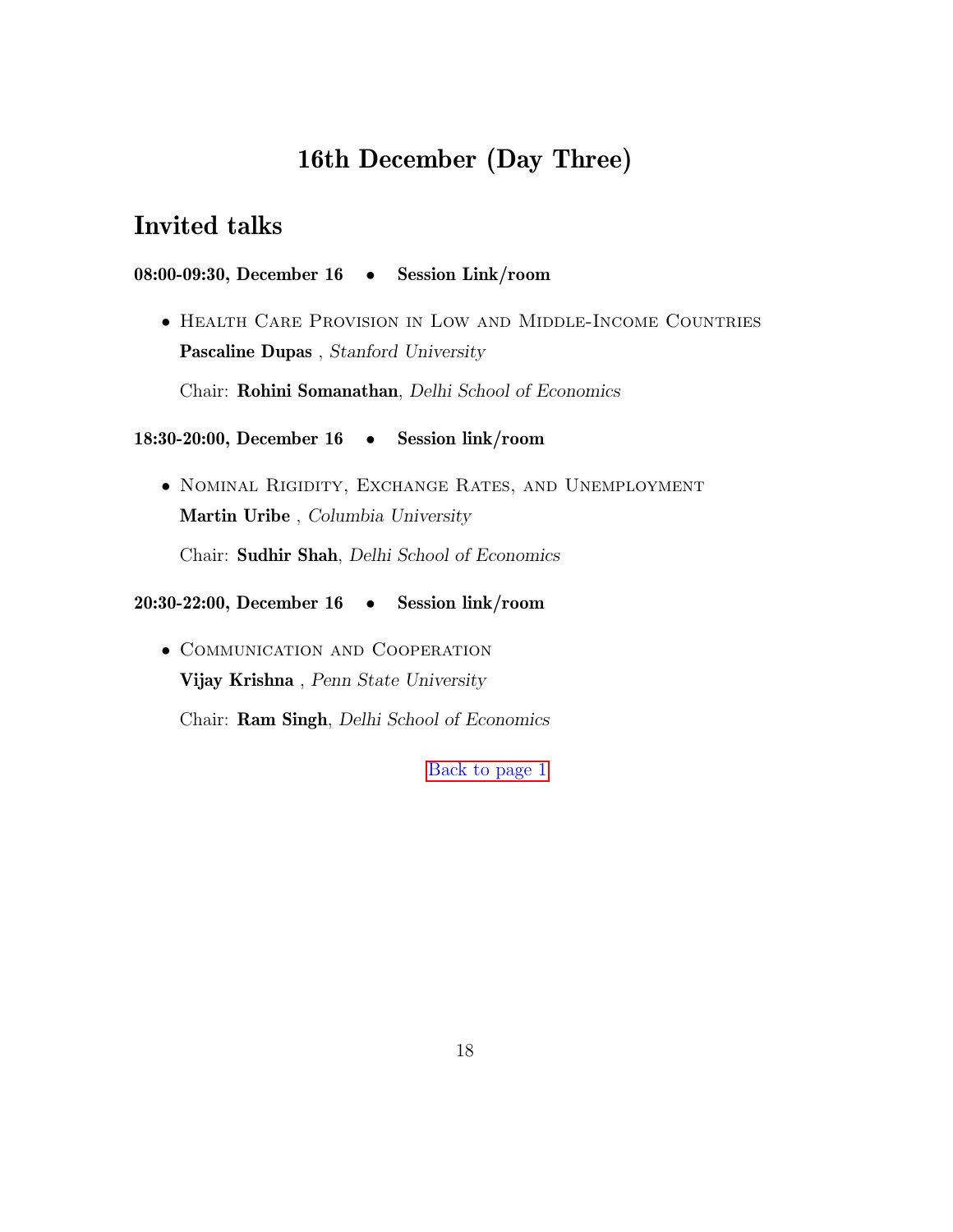## Contributed talks

<span id="page-20-0"></span>

| <b>Parallel Session 5</b> |  | 09:45-11:15, December 16 |  |  |
|---------------------------|--|--------------------------|--|--|
|---------------------------|--|--------------------------|--|--|

Session 5(Room 1) • Topic- Market Design 2

09:45-11:15, December 16 • Room/link

- INTERVIEWING IN MATCHING MARKETS Sangram V. Kadam (Charles River Associates)
- Selling an Object with Uncertain Attribute Kolagani Paramahamsa (ISI, Delhi)
- Monopoly Pricing, Optimal Randomization, and Resale Ellen V. Muir (Stanford University), Simon Loertscher (University of Melbourne)

Chair: Ellen V. Muir (Stanford University)

## Session 5(Room 2) • Topic: Comparative Development & Growth

09:45-11:15, December 16 • Room/link

- Culture of Corruption and Comparative Development Priyanka Arora, Mausumi Das (Delhi School of Economics)
- Asymmetric Information, Credit Allocation and the Optimal Regulation of Name Market

Yibo Sun (The University of Hong Kong), Bo Wang (Zhejiang Gongshang University)

• Knowledge Accumulation, Privacy, and Growth in a DATA ECONOMY

Longtian Zhang, Danxia Xie (Tsinghua University), Lin William Cong (Cornell University)

Chair: Longtian Zhang (Tsinghua University)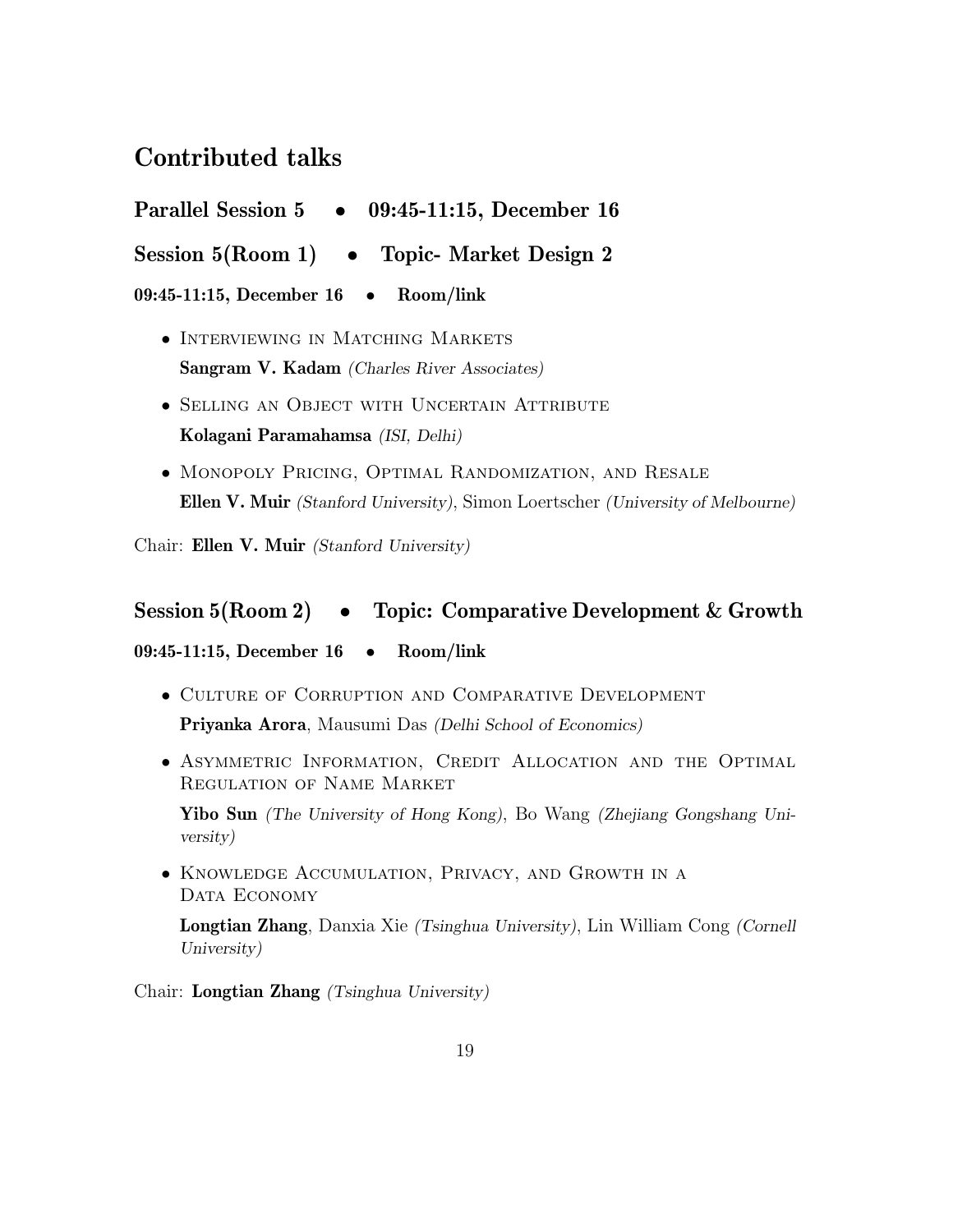## Session 5(Room 3) • Topic- Choice: Theory and Empirics

#### 09:45-11:15, December 16 • Room/link

- Anticipation and Consumption Linh T. To, Neil Thakral *(Brown University)*
- Exogenous Shock and Electoral Outcomes: Re-examining the Rational Voter Hypothesis

Kaustav Das, (University of Leicester), Atisha Ghosh, (University of Warwick), Pushkar Maitra, (Monash University)

• Moving Away from the Joneses to Keep Up with: Information Gap and Conspicuous Consumption

Shihas Abdul Razak Upasak Das (University of Manchester)

Chair: Linh T. To (Brown University)

#### Session 5(Room 4) • Topic- Networks & Macroeconomy

09:45-11:15, December 16 • Room/link

- STATUS SEEKING, NETWORKS AND MACROECONOMIC VOLATILITY Deepika Kandpal, Mausumi Das (Delhi School of Economics)
- Endogenous Spatial Production Networks: Quantitative Implications for Trade and Productivity

Piyush Panigrahi (University of California, Berkeley)

• Multi-Product Firms, Human Capital and Misallocation Wenya Wang, Ei Yang (Shanghai University of Finance and Economics)

Chair: Wenya Wang (Shanghai University of Finance and Economics)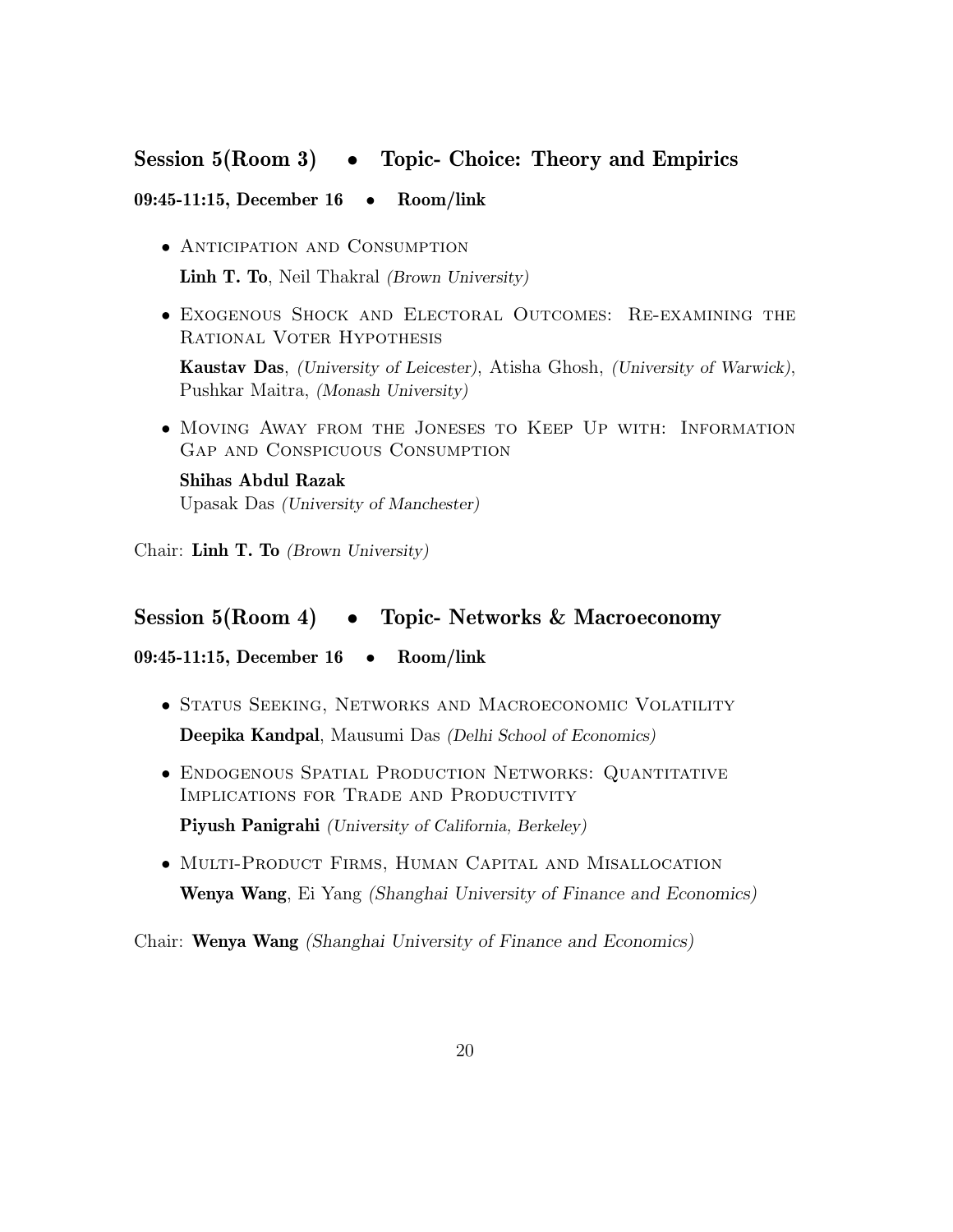## Session 5(Room 5) • Topic- Inflation and Forecasting

#### 09:45-11:15, December 16 • Room/link

• Forecasting Indian Inflation using Commodity Futures Prices: The Role of Asymmetries and Structural Breaks

Rudra Prosad Roy, Saikat Sinha Roy (Jadavpur University, Kolkata)

• Detached Attachment between ETFs and their underlying Indices: A Long Memory Perspective

Kunal Saha, G. R. Chandrashekhar (IFMR Graduate School of Business) Vinodh Madhavanb, (Ahmedabad University)

• A General Solution Method for Insider Problems

Francois Cocquemas, Ibrahim Ekren (Florida State University), Abraham Lioui (EDHEC Business School)

Chair: Francois Cocquemas (Florida State University)

## Session 5(Room 6) • Topic- Sovereign Risk

09:45-11:15, December 16 • Room/link

- Inequality, Taxation, and Sovereign Default Risk Minjie Deng (Simon Fraser University)
- Redistribution, Sovereign Debt, and Optimal Taxation Monica Tran-Xuan (University of Minnesota)
- ATTENTION ALLOCATION AND UNCERTAINTY CONTAGION Zu Yao Hong (University of Maryland)

<span id="page-22-0"></span>Chair: Zu Yao Hong (University of Maryland)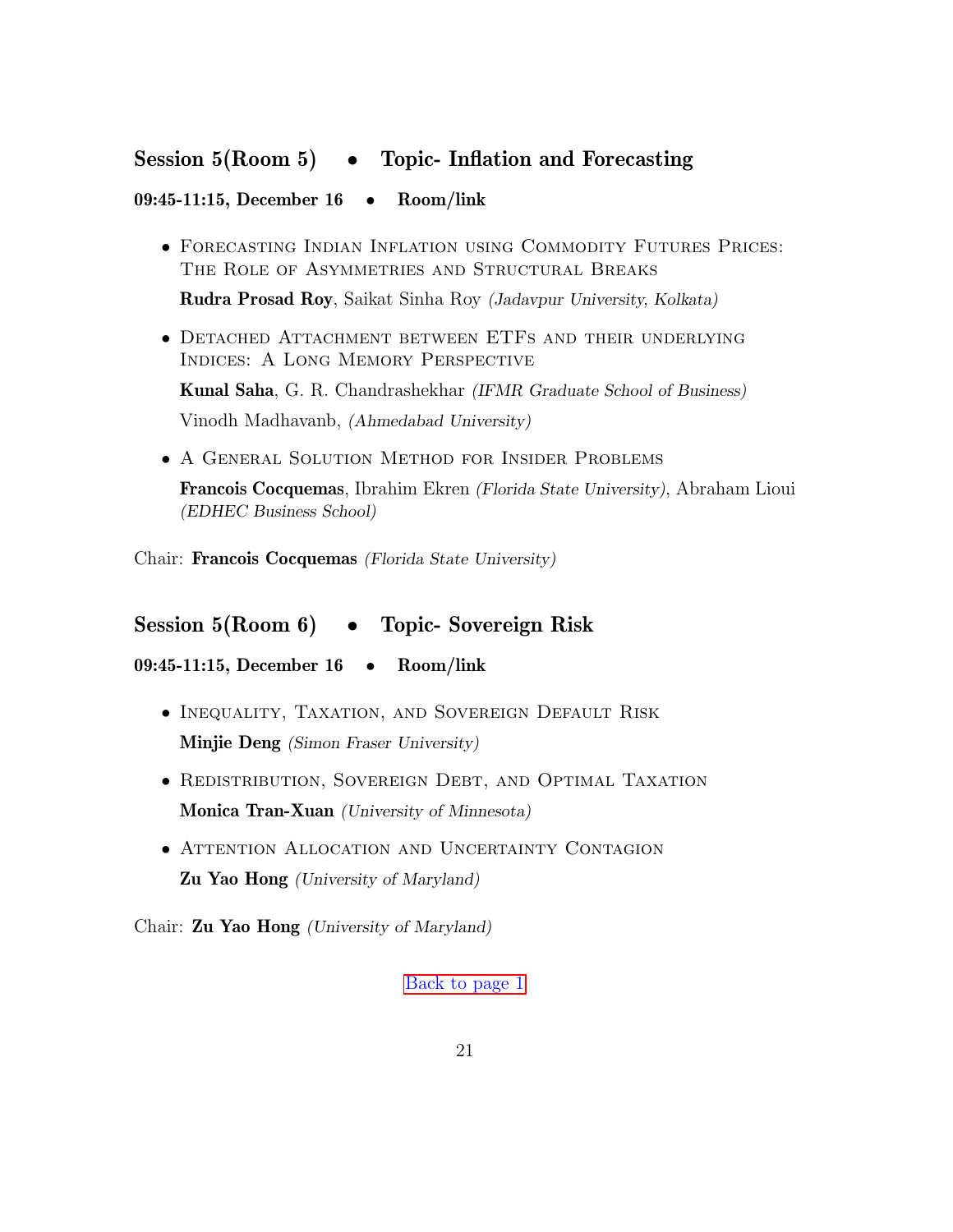## Parallel Session 6 • 11:30-13:30, December 16

## Session  $6(Room 1) \rightarrow Topic- Information$

11:30-13:30, December 16 • Room/link

- POLITICAL CORRECTNESS IN COMMITTEES Ankush Garg, Parikshit Ghosh (Delhi School of Economics)
- Ambiguity Aversion, Group Size, and Deliberation: REVISITING THE CONDORCET JURY THEOREM

Brishti Guha (Jawaharlal Nehru University)

• Benefiting from Bias

Xin Gao (University of Cambridge), Ian Ball (Microsoft Research)

• COMPETITIVE DISCLOSURE OF INFORMATION TO A RATIONALLY INATTENTIVE CONSUMER

**Vasudha Jain** (The University of Texas at Austin), Mark Whitmeyer (University of Bonn)

Chair: Xin Gao (University of Cambridge)

### Session 6(Room 2) • Topic- Public Policy & Distributional Effect

11:30-13:30, December 16 • Room/link

- The Impact of a Universal Basic Income System on Aggregate Capital, Labor, Welfare, and Inequality Nana Mukbaniani (CUNY Gradauate Center)
- The Effect of Blackouts on Household Electrification STATUS: EVIDENCE FROM KENYA

Raul Bajo-Buenestado (University of Navarra)

• Policy Change and Consumption Expenditure Inequality in Rural India During 1993-94 and 2011-12

Balu Pawde (IIT, Mumbai)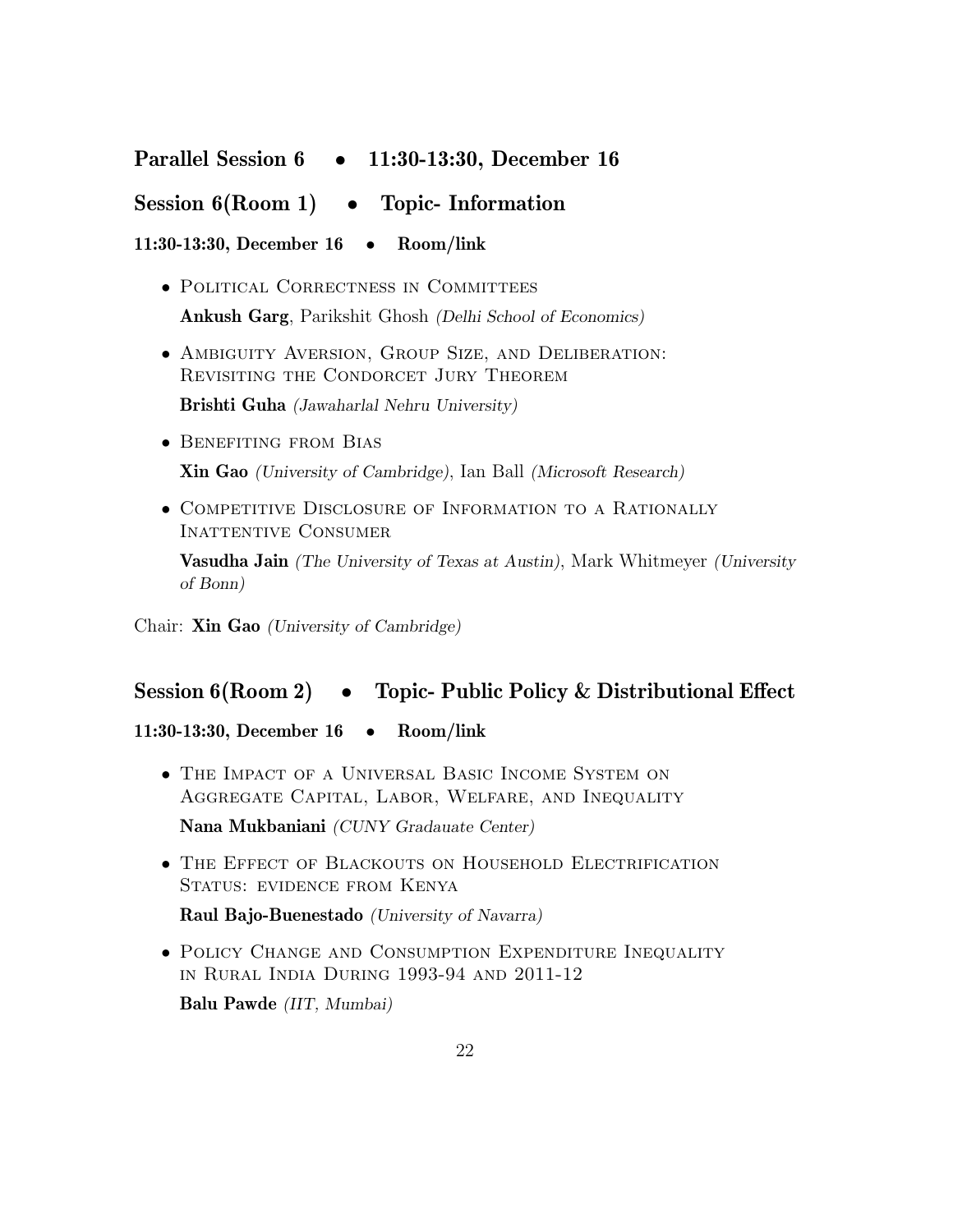• Quantifying Uncertainties In Estimates Of Income And Wealth **INEQUALITY** 

Marta Boczon (University of Pittsburgh)

Chair: Marta Boczon (University of Pittsburgh)

## Session 6(Room 3) • Topic- Political Economy: Theory

#### 11:30-13:30, December 16 • Room/link

- WHETHER TO HIRE A(NOTHER) SUPERSTAR Jun Xiao (University of Melbourne)
- Lobbying in Networks Ratul Das Chaudhury, Christian Leister, Birendra Rai (Monash University)
- The Political Economy of Immigration, Investment, and Naturalisation

Atisha Ghosh (University of Warwick), Ben Zissimos, (University of Exeter Business School)

• Identity Triggers and Majoritarianism: An Economic Rationale Raghul S Venkatesh (University of Malaga), Rohit Ticku (Chapman University)

Chair: Raghul S Venkatesh (University of Malaga)

### Session 6(Room 4) • Topic- Gender Based Norms

11:30-13:30, December 16 • Room/link

• Early Marriage and Social Norms: Evidence from India's Unenforced Child Marriage Ban

Amna Javed (University of Oregon)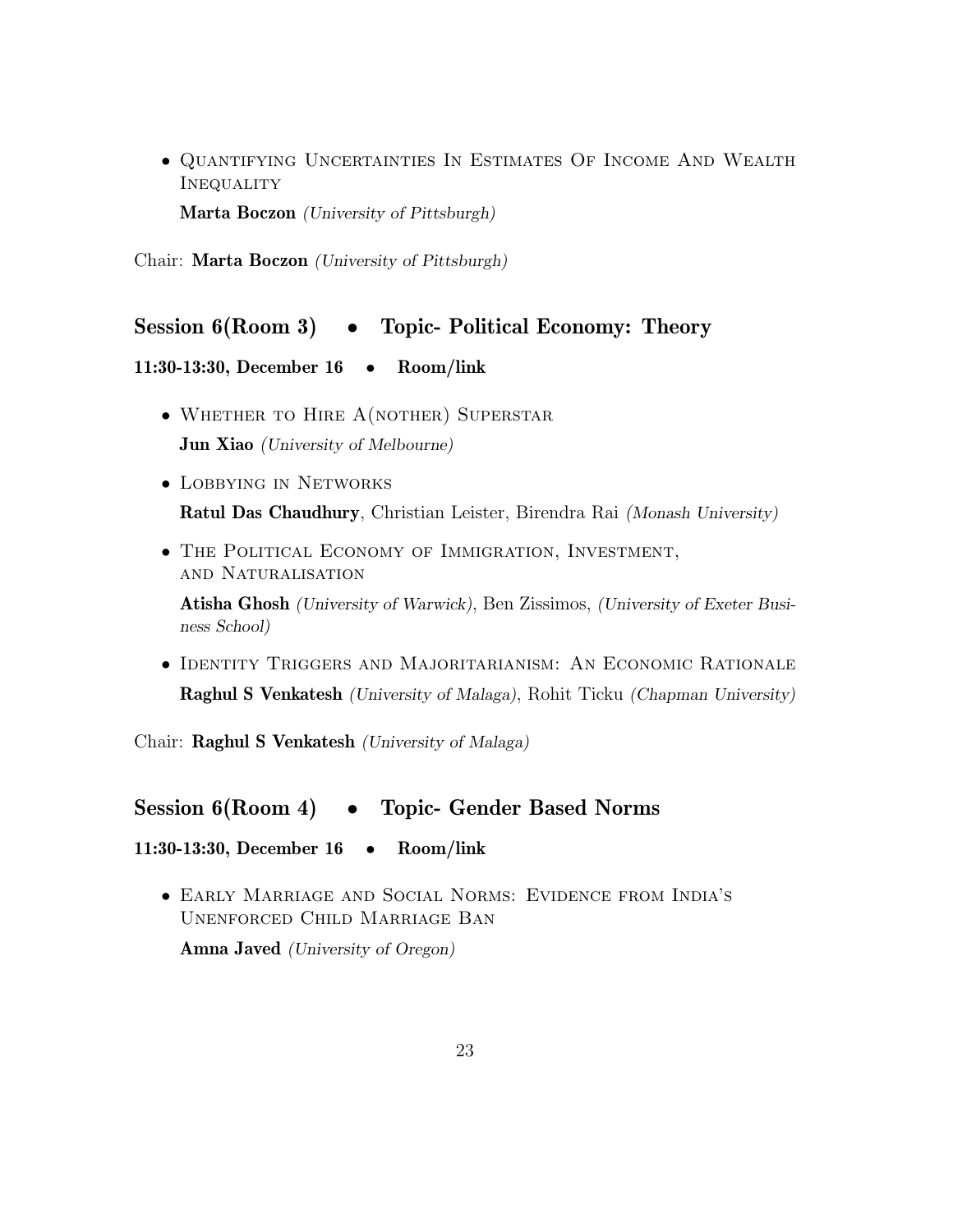- Son Preference, Maternal Health and Women's Survival: A Cross-Cultural Analysis Neha Agarwal (University of Otago), Annamaria Milazzo (World Bank)
- Structural Equation Approach to Modelling Social Norms in FEMALE EDUCATION: A CASE STUDY OF INDIA

Tanu Gupta, A. Ganesh Kumar (IGIDR, Mumbai)

• Parental Involvement in Spouse Choice and Marriage Outcomes: Evidence from India

Anushka Chawla (Aix-Marseille University, France)

Chair: Anushka Chawla (Aix-Marseille University, France)

## Session 6(Room 5) • Topic-Agriculture

#### 11:30-13:30, December 16 • Room/link

• Free Power, Irrigation and Groundwater Depletion: IMPACT OF THE FARM ELECTRICITY POLICY OF PUNJAB, INDIA

Disha Gupta (Delhi School of Economics)

- Estimating the Impact of Weather on CBOT Corn Futures Prices Sriramjee Singh (Iowa State University)
- Risk to Avoid Tragedy: Informal Insurance and Irrigation in Village Economies

Karol Mazur (University of Oxford)

• Uncertain Monsoon, Irrigation and Crop Yields: IMPLICATIONS FOR PRICING OF INSURANCE PRODUCTS

Hardeep Singh (IGIDR, Mumbai)

Chair: Hardeep Singh (IGIDR, Mumbai)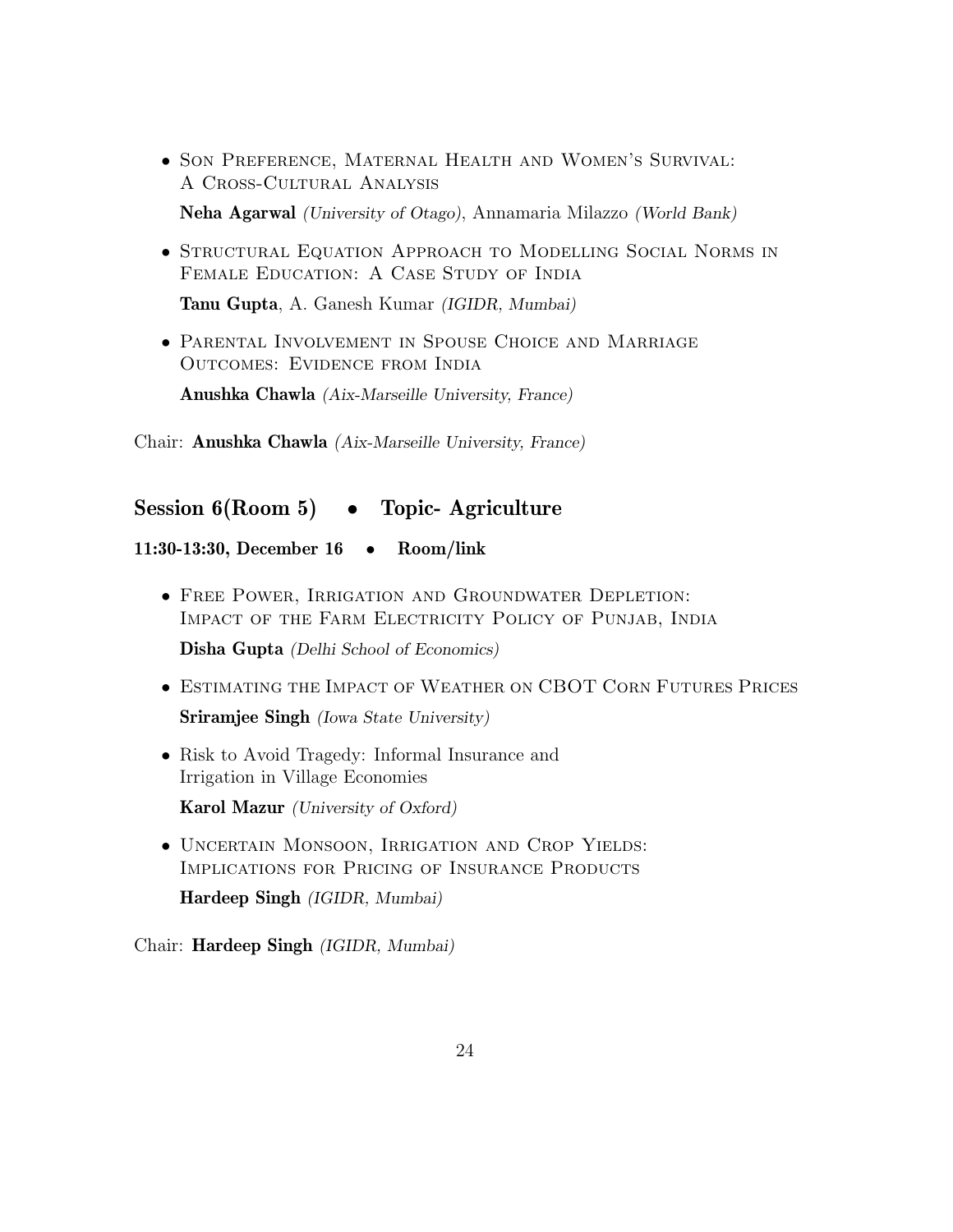## Session 6(Room 6) • Topic- Fiscal Policy

#### 11:30-13:30, December 16 • Room/link

• STATE DEPENDENCE OF FISCAL MULTIPLIERS: THE SOURCE OF FLUCTUATIONS MATTERS

Mishel Ghassibe, Francesco Zanetti (University of Oxford)

- Fiscal Policy and Transmission: The Case of India's States Nikhil Damodaran (O P Jindal Global University)
- Perils of 'Augmented' Fiscal Counter-Cyclicality for Emerging Economies –Ccase Study of India

Aurodeep Nandi (Delhi School of Economics)

• Monetary and Fiscal Policy Interactions in a Frictional Model of Fiat Money, Nominal Public Debt and Banking

Saroj Dhital (Southwestern University), Pedro Gomis-Porqueras (Deakin University), Joseph H. Haslag (University of Missouri- Columbia)

Chair: Francesco Zanetti (University of Oxford)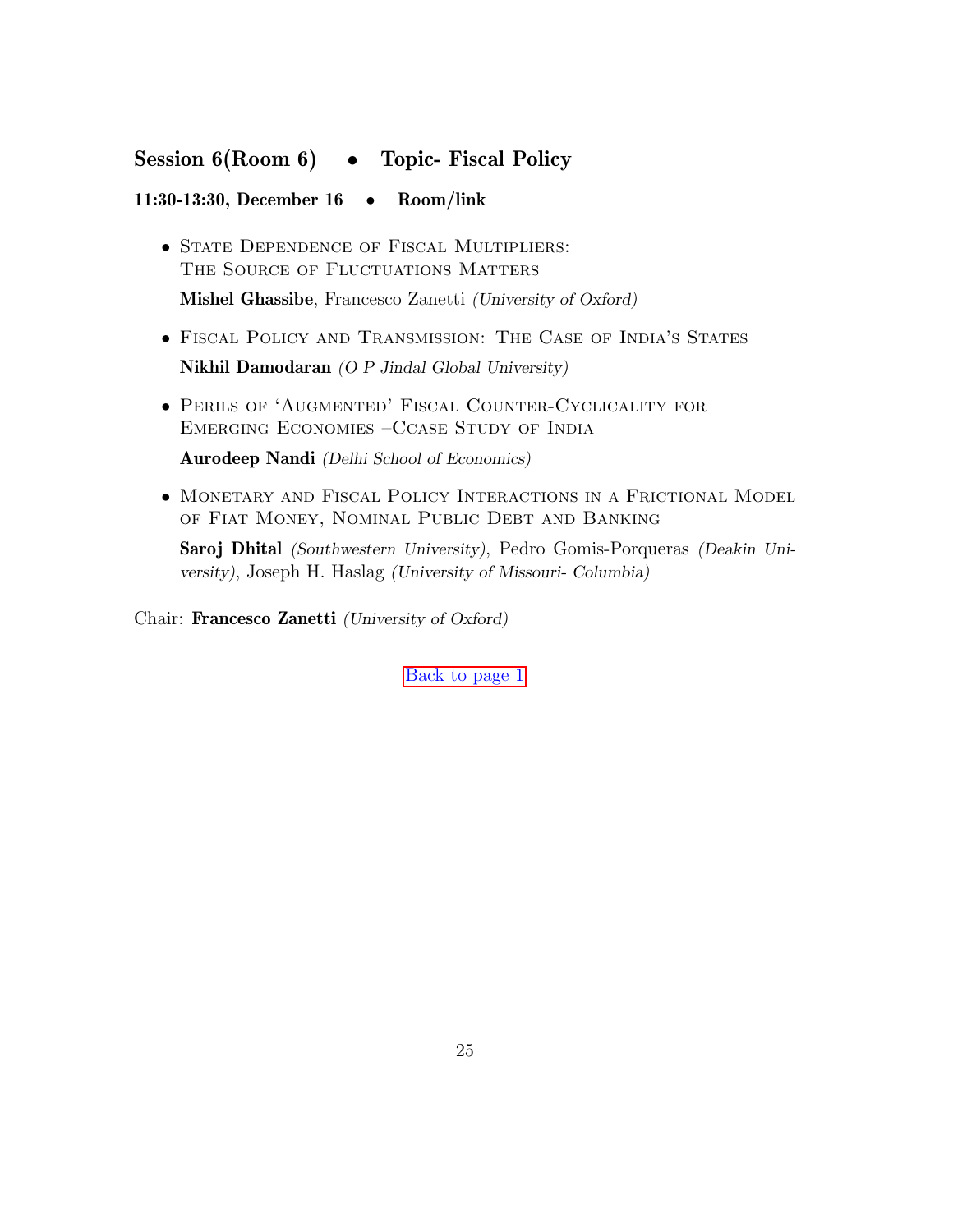# 17th December (Day four)

## <span id="page-27-0"></span>Invited talks

08:00-09:30, December 17 • Session link/room

• Innovation and Information Vijay Krishna , Penn State University

Chair: Parikshit Ghosh, Delhi School of Economics

#### 18:30-20:00, December 17 • Session link/room

• The Neo-Fisher Effect Martin Uribe , Columbia University

Chair: Mausumi Das , Institute of Economic Growth and Delhi School of Economics

20:30-22:00, December 17 • Session Link/room

• The Commodity Price Super Cycle Martin Uribe , Columbia University

Chair: Pami Dua , Delhi School of Economics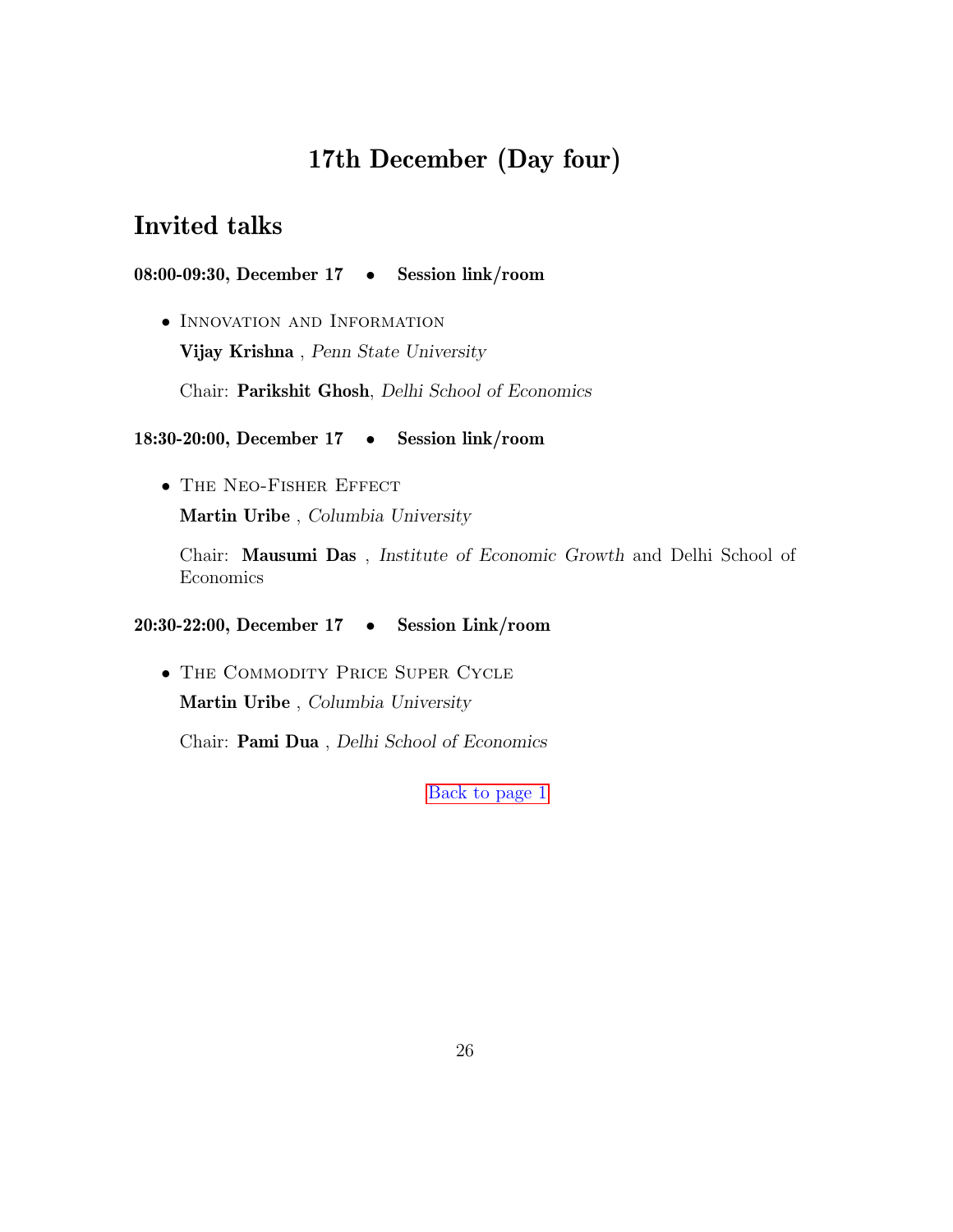## Contributed talks

<span id="page-28-0"></span>

| Parallel Session 7 • 09:45-11:15, December 17                                                                                                                                                                                                                                                                                                                                                                                                                                  |  |  |  |  |
|--------------------------------------------------------------------------------------------------------------------------------------------------------------------------------------------------------------------------------------------------------------------------------------------------------------------------------------------------------------------------------------------------------------------------------------------------------------------------------|--|--|--|--|
| Session $7(Room 1) \rightarrow Topic$ - Learning                                                                                                                                                                                                                                                                                                                                                                                                                               |  |  |  |  |
| 09:45-11:15, December 17 . Room/link                                                                                                                                                                                                                                                                                                                                                                                                                                           |  |  |  |  |
| • BIASED LEARNING UNDER AMBIGUOUS MODELS<br><b>Jaden Yang Chen</b> (Cornell University)                                                                                                                                                                                                                                                                                                                                                                                        |  |  |  |  |
| • INSTABILITY OF DEFECTION IN THE PRISONER'S DILEMMA:<br>ANALYSIS OF BEST EXPERIENCED PAYOFF DYNAMICS                                                                                                                                                                                                                                                                                                                                                                          |  |  |  |  |
| <b>Srinivas Arigapudi</b> (University of Wisconsin, Medison)                                                                                                                                                                                                                                                                                                                                                                                                                   |  |  |  |  |
| Yuval Heller, Igal Milchtaich (Bar-Ilan University, Israel)                                                                                                                                                                                                                                                                                                                                                                                                                    |  |  |  |  |
| $\Omega$ = $\equiv$ $\blacksquare$ = $\blacksquare$ $\blacksquare$ = $\blacksquare$ $\blacksquare$ $\blacksquare$ = $\blacksquare$ $\blacksquare$ = $\blacksquare$ $\blacksquare$ $\blacksquare$ $\blacksquare$ $\blacksquare$ $\blacksquare$ $\blacksquare$ $\blacksquare$ $\blacksquare$ $\blacksquare$ $\blacksquare$ $\blacksquare$ $\blacksquare$ $\blacksquare$ $\blacksquare$ $\blacksquare$ $\blacksquare$ $\blacksquare$ $\blacksquare$ $\blacksquare$ $\blacksquare$ |  |  |  |  |

• OPTIMAL ECHO CHAMBERS Nicholas H. Tenev (Office of the Comptroller of the Currency), Gabriel Martinez (University of Wisconsin, Madison)

Chair: Nicholas H. Tenev (Office of the Comptroller of the Currency)

## Session 7(Room 2) • Topic- Health and Public Policy

09:45-11:15, December 17 • Room/link

• Is Nutrition Education Important to Achieve Food Security and Adequate Nutrition of the Poor? Experimental Evidence from Rural Bangladesh

Salauddin Tauseef (University of Manchester)

• Impact of Social Health Insurance on Financial Burden of Households in India

Subhasree Sarkar, Arnab Mukherji (IIM, Bangalore)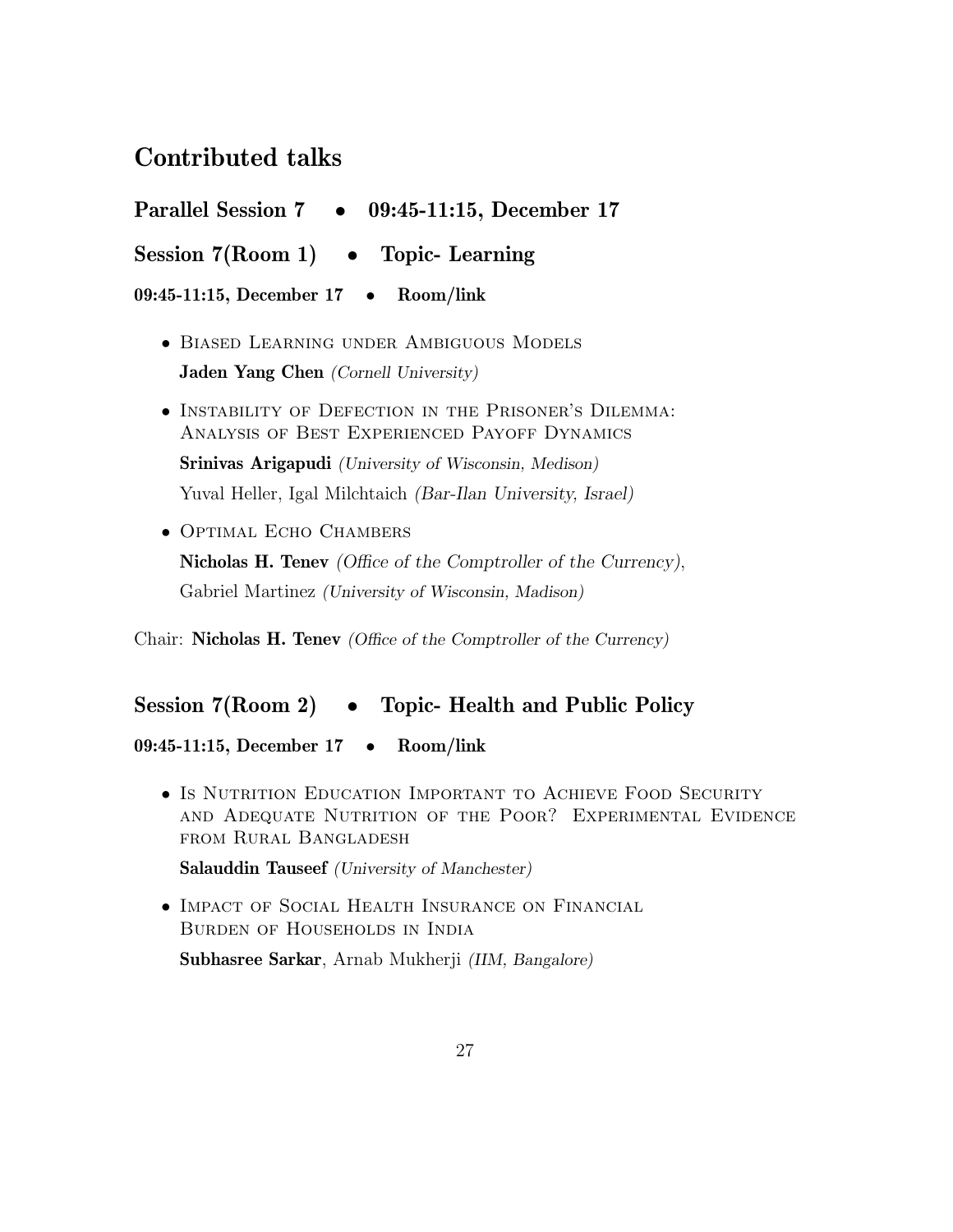• Spending to Grow or Growing to Spend? Evidence on the Relationship between Public Health Expenditure and GDP of INDIAN STATES

Khushboo Balani, Sarthak Gaurav, Arnab Jana (IIT, Bombay)

Chair: Salauddin Tauseef (University of Manchester)

## Session 7(Room 3) • Topic- Imperfect Market

09:45-11:15, December 17 • Room/link

- Exchange Rates as Trade Frictions: Estimates and Implications for Policy Praveen Saini, James E. Anderson (Boston College)
- Technology Licensing and Collusion Neelanjan Sen, Priyansh Minocha (Madras School of Economics) Arghya Dutta (Max Planck Institute for Polymer Research, Germany)
- Modernization, Rent-Seeking, and Monopolistic Competition Christodoulos Stefanadis (University of Piraeus)

Chair: Christodoulos Stefanadis (University of Piraeus)

#### Session 7(Room 4) • Topic- Trade Policy

```
09:45-11:15, December 17 • Room/link
```
• TRANSIT RENTS IN A GRAVITY MODEL OF TRADE

Mario Milone (University of California), Richard Friberg (Stockholm School of Economics), Katrin (McGill University and CEPR)

• The Unintended Effect of Import Competition on Corporate TAX AVOIDANCE

Baptiste Souillard (Université libre de Bruxelles, Belgium)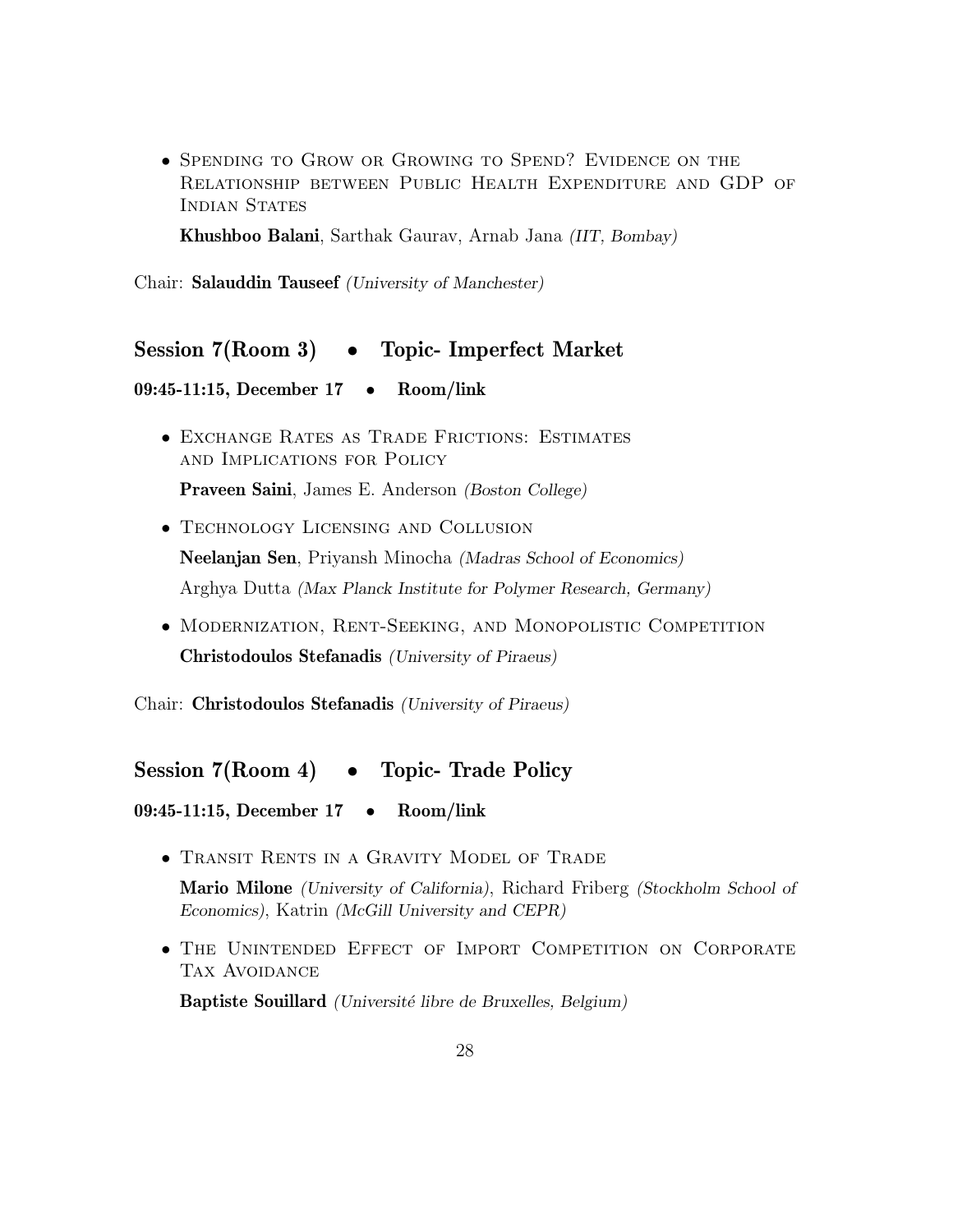• Determinants of Bilateral Trade in Manufacturing and SERVICES: A UNIFIED APPROACH Vinicios P. Sant'Anna (University of Illinois, Urbana- Champaign) Satya P. Das (University of South Florida)

Chair: Vinicios P. Sant'Anna (University of Illinois, Urbana- Champaign)

#### Session 7(Room 5) • Topic- Social Choice

#### 09:45-11:15, December 17 • Room/link

• Voting with Lying Costs: Overcoming Gibbard-Satterthwaite **THEOREM** 

Sarvesh Bandhu (ISI, Delhi)

• On the Equivalence of Local Incentive Compatibility and Incentive Compatibility

Ujjwal Kumar, Souvik Roy (ISI, Kolkata)

• Efficient Simple Liability Assignment Rules: A COMPLETE CHARACTERIZATION

Harshil Kaur (College of Vocational Studies, University of Delhi) Rajendra P. Kundu (JNU, Delhi)

Chair: Sarvesh Bandhu (ISI, Delhi)

### Session 7(Room 6) • Topic- Unconventional Monetary Policy

09:45-11:15, December 17 • Room/link

• On the Importance of Financial News Shocks: an Empirical **ASSESSMENT** 

Luis Herrera (IRES, Catholic University of Louvain), Jesus Vazquez (Universidad del Pa´ıs Vasco)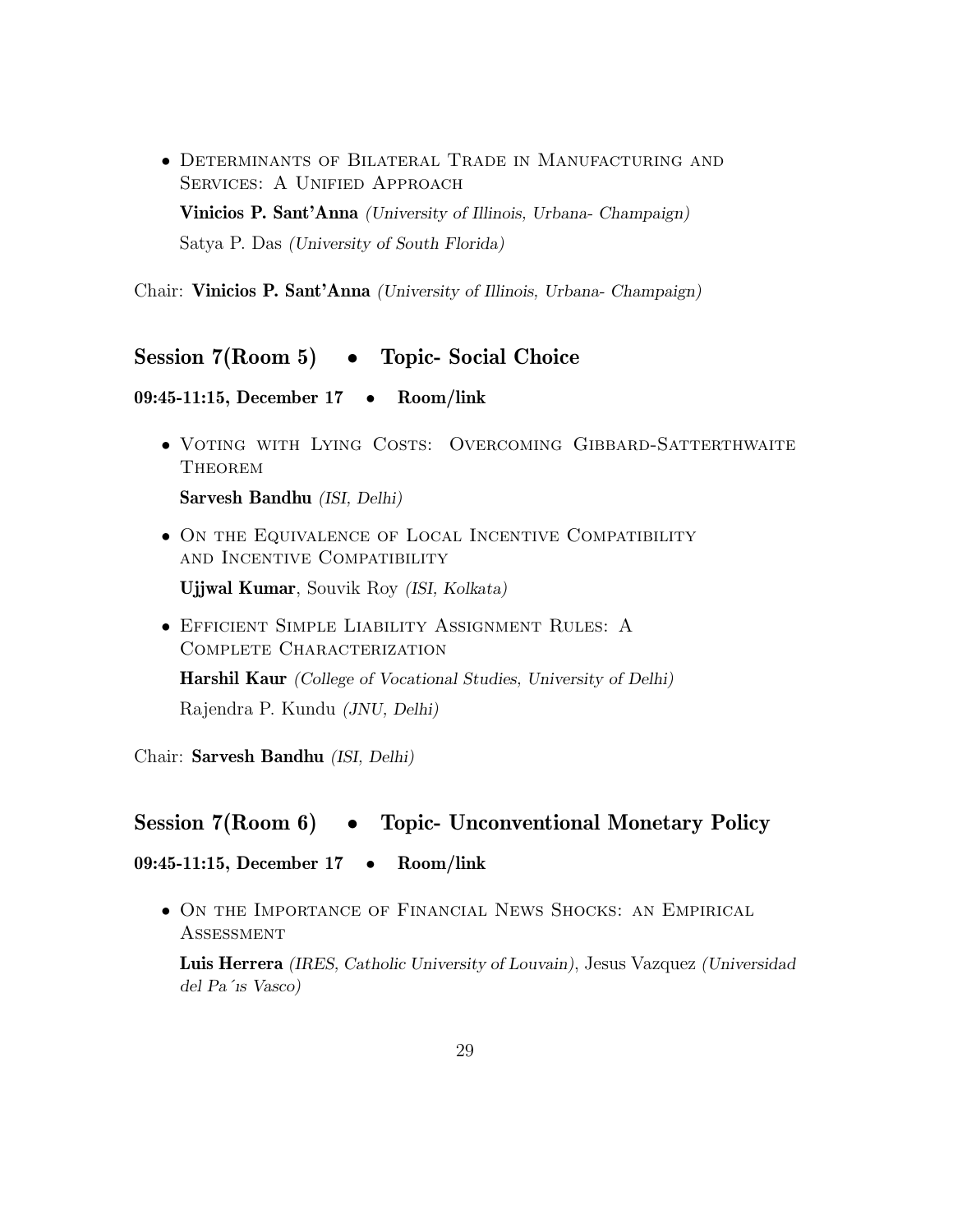- Unconventional Monetary Policy and Consumption Abhiprerna Smit (University of California-Irvine)
- Is there a role for house prices in the unconventional monetary policy transmission in Japan

Nuobu Renzhi (University of Tokyo)

Chair: Nuobu Renzhi (University of Tokyo)

#### [Back to page 1](#page-2-0)

- <span id="page-31-0"></span>Parallel Session 8 • 11:30-13:30, December 17
- Session 8(Room 1) Topic- Game Theory

11:30-13:30, December 17 • Room/link

- A NEW FOLK THEOREM IN OLG GAMES Chihiro Morooka (University of Tokyo)
- Characterizing Robust Solutions to Monotone Games

Tarun Sabarwal (University of Kansas)

Eric Hoffmann (West Texas A&M University), Anne-Christine Barthel (West Texas A&M University)

- Risk Dominance and the Problem of Selection Rui Silva (University College Cork)
- Behavioural Welfare Analysis and Revealed PREFERENCE: THEORY AND EXPERIMENTAL EVIDENCE Daniele Caliari (Queen Mary University)

Chair: Rui Silva (University College Cork)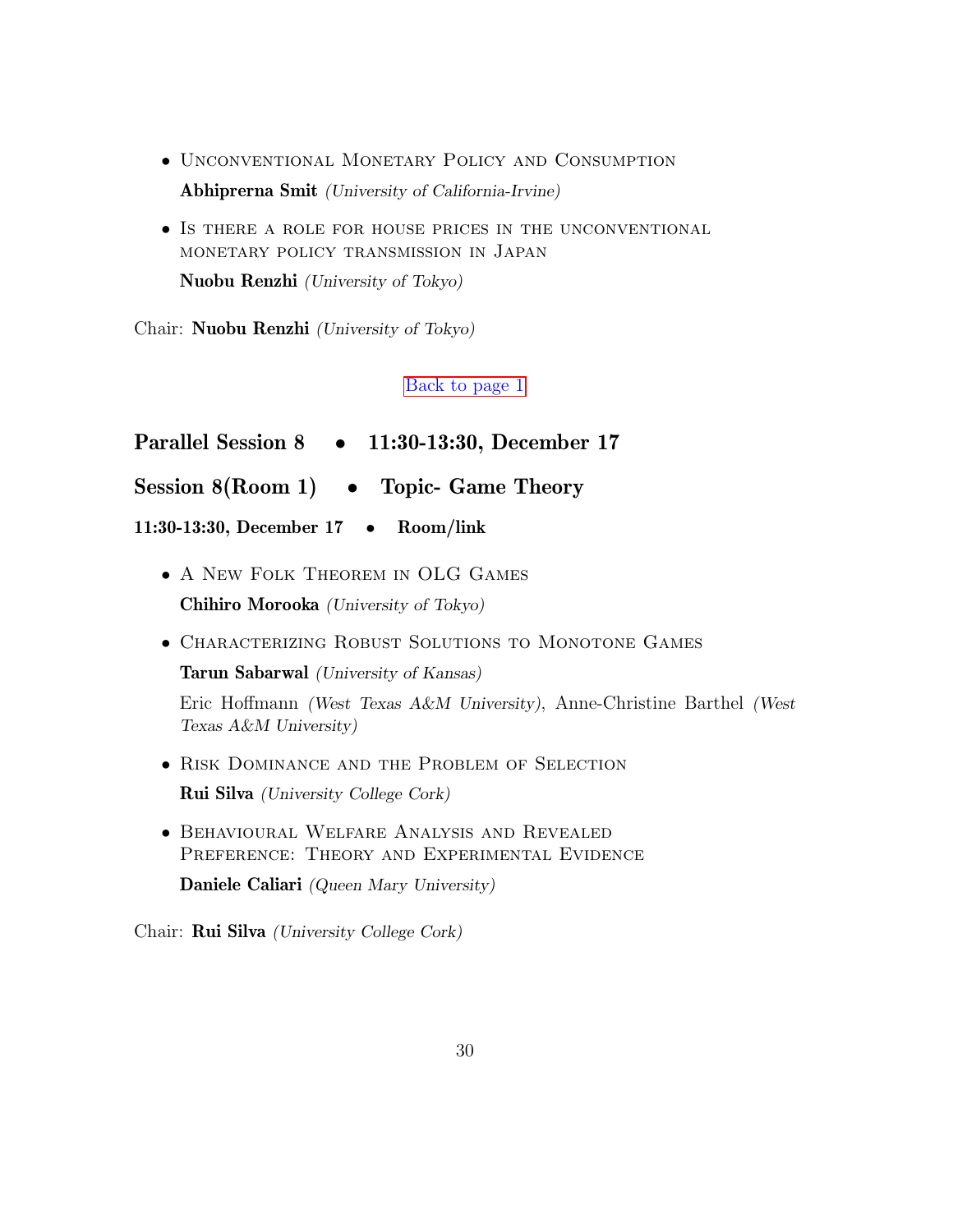## Session 8(Room 2) • Topic- Pandemic

#### 11:30-13:30, December 17 • Room/link

• An Economic Model of Health-vs-Wealth Prioritization during COVID-19: Optimal Lockdown, Network Centrality, and **SEGREGATION** 

**Jean-Baptiste Tondji** (The University of Texas Rio Grande Valley) Roland Pongou (University of Ottawa), Guy Tchuente (University of Kent)

• Effects of COVID 19 on Primary education in India: Does it Cause more Inequality between Public and Private Schools? Indrajit Bairagya, S. Manasi, Roshan Thomas, ( Institute for Social and Eco-

nomic Change)

- The Fragmented United States of America: The impact of scattered lock-down policies on country-wide infections Jacek Rothert, Ryan Brady, Micheal Insler (United States Naval Academy)
- Lights out? COVID-19 Containment Policies and Economic **ACTIVITY**

Sonalika Sinha (Reserve Bank of India), Robert C. M. Beyer, (The World Bank) Tarun Jain, (IIM, Ahmedabad)

Chair: Jacek Rothert (United States Naval Academy)

### Session 8(Room 4) • Topic- Gendered Impact

#### 11:30-13:30, December 17 • Room/link

- Baby Bonus, Fertility, and Missing Women Wookun Kim (Southern Methodist University)
- Impact of Pollution from Coal on the Anemic Status of Children and Women: Evidence from India\*

Gaurav Datta, Ranjan Rayb, Pushkar Maitrab (Monash University, Australia) Sagnik Deyd, Sourangsu Chowdhury (IIT, Delhi), Nidhiya Menon (Brandeis University, USA)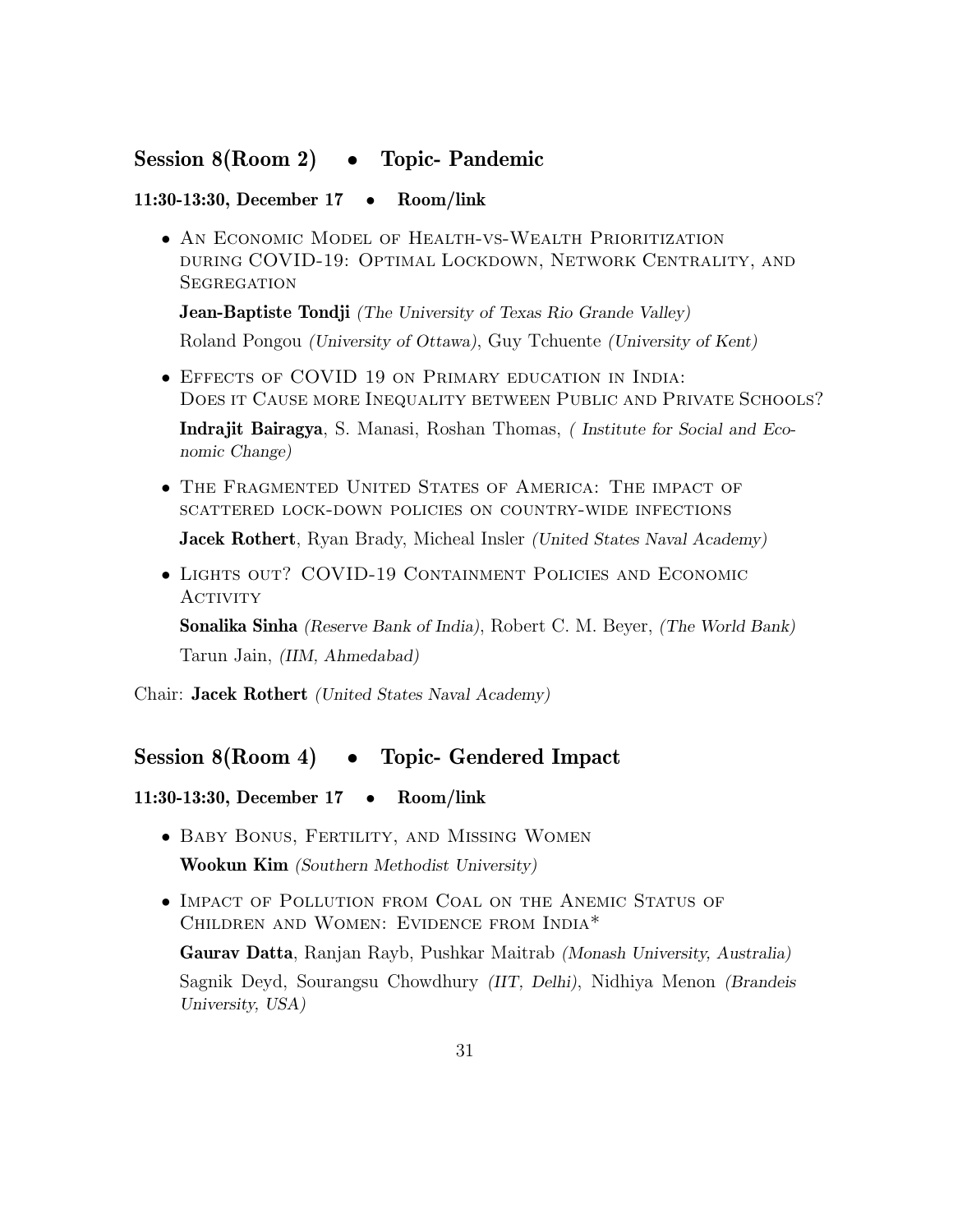• The Gendered Effects of Climate Change: Production Shocks and Labour Usage in Agriculture Nikita Sangwan, Farzana Afridi (ISI, Delhi)

Kanika Mahajan (Ashoka University)

• A Reversal of Trends: China's Two-Child Policy, the Mating Process, and the Gender Wage Gap Jiani Gao, Solomon Polachek (Binghamton University)

Chair: Jiani Gao (Binghamton University)

### Session 8(Room 5) • Topic- Education

#### 11:30-13:30, December 17 • Room/link

• Do Role Models Increase Student Hope and Effort? Evidence from India

Prateek Chandra Bhan (University of Glasgow)

• Gender Bias and Intergenerational Educational Mobility: Theory and Evidence from China and India

Hanchen Jiang (University of North Texas)

M. Shahe Emran (Columbia University), Forhad Shilpi (World Bank)

• Can education do it alone? Evidence on women's education and child health from India

PKV Kishan (Institute of Rural Management, Anand, Gujarat) Ambrish Dongre (Indian Institute of Management, Ahmedabad)

• The Right to Education Act and Children's School Attendance in Rural India: A Causal Approach

Leena Bhattacharya (IGIDR, Mumbai)

Chair: Hanchen Jiang (University of North Texas)